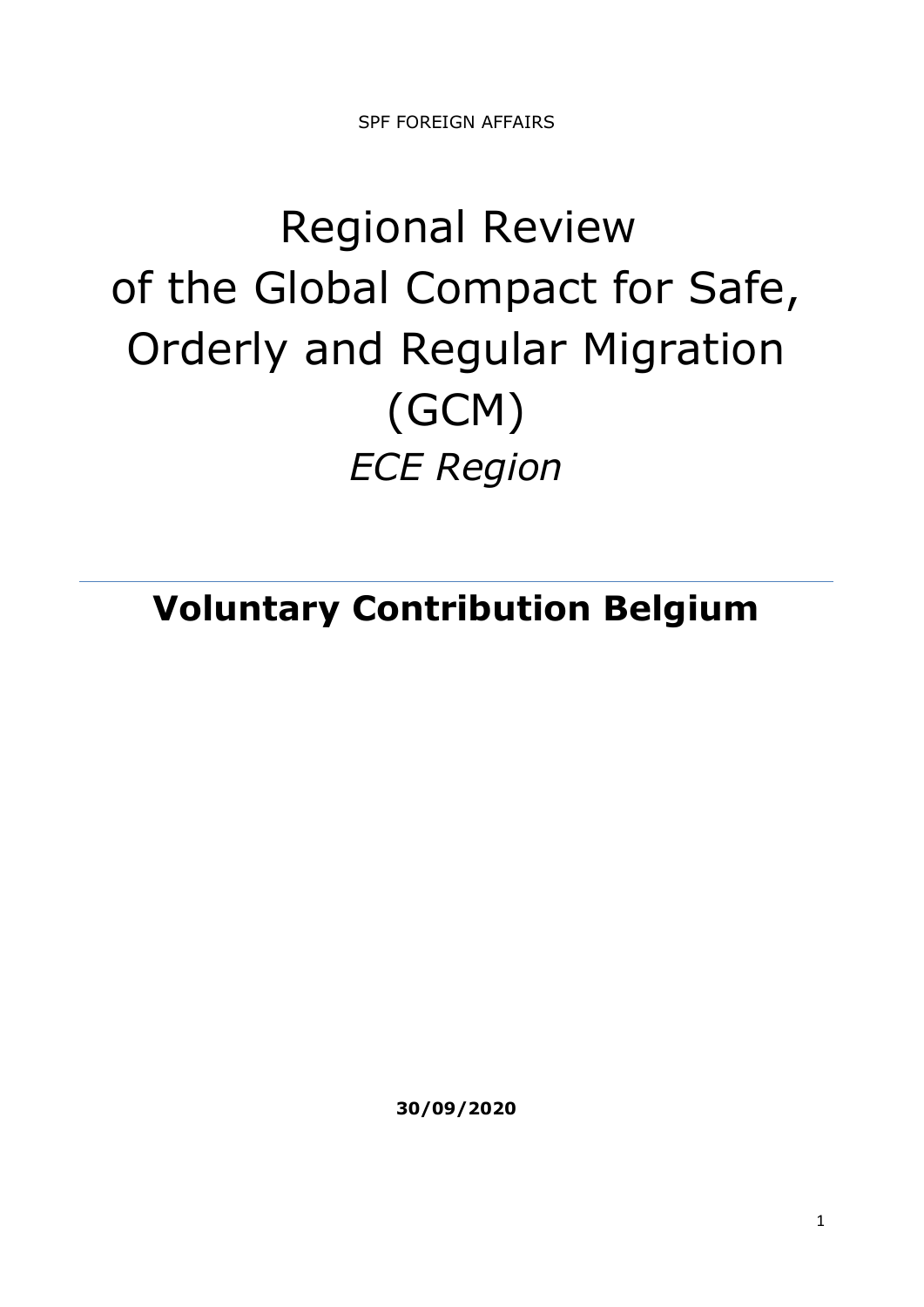# **1. Context and methodology for preparing the voluntary GCM review**

This document was prepared on the basis of a mapping exercise carried out by the Federal Public Services Foreign Affairs, Foreign Trade and Development Cooperation - Service of the Special Envoy for Migration and Asylum in the course of 2020.

The mapping exercise aimed at providing an overview of the state of play regarding the implementation of the 23 objectives of the GCM in Belgium. The overview is based on contributions of Belgian public institutions involved in the Belgian migration policy, both at federal and regional level<sup>1</sup>. As such, it contributed to a "whole of government" approach regarding migration.

The state of play is conceived as a factual overview of the achievements, challenges and initiatives identified as "good practices" for each of the 23 objectives of the GCM. Based on this, a proposal for the Belgians voluntary contribution was compiled which was submitted again to all relevant Belgian institutional actors for comments after which the document was finalized for submission.

In a parallel exercise, civil society organizations involved in the migration issues elaborated an Action Plan following the one year implementation of the GCM and put forward five main priorities at the attention of the Belgian government, as well as other recommendations for most of the objectives of the GCM.

This effort was led by 11.11.11. and CNDC, the umbrella organization of nongovernmental development organizations as a coordinated approach.<sup>2</sup>

# **2. Policy and enabling environment**

Belgium is a federal state with competences in most policy areas distributed between the federal level and regional level (Communities and Regions). This is also reflected in the organization of the migration and asylum policy, where a lot of different levels and actors play their (autonomous) role. There is no central government body responsible for all migration related issues. However, the main departments on migration and asylum, as well as the most relevant law (Aliens Act of 15 December 1980) are still a federal competence, whereas competences on integration and labour migration are mainly the responsibility of the Communities, and e.g. working permits are delivered by the Regions.

<sup>&</sup>lt;sup>1</sup> At federal level these include: the Immigration Department (Dienst Vreemdelingenzaken/Office des Etrangers), the Office of the Commissioner General for refugees and stateless people (CGRS), the Federal Agency for the Reception of Asylum seekers (Fedasil), the Office of the State Secretary for Migration and Asylum, the Federal Public Service Foreign Affairs, Foreign Trade and Development Cooperation and Enabel (Belgian Agency for Development Cooperation), among others. At regional level these include the departments involved with labour migration and integration. <sup>2</sup> https://www.cncd.be/Pacte-global-des-migrations-la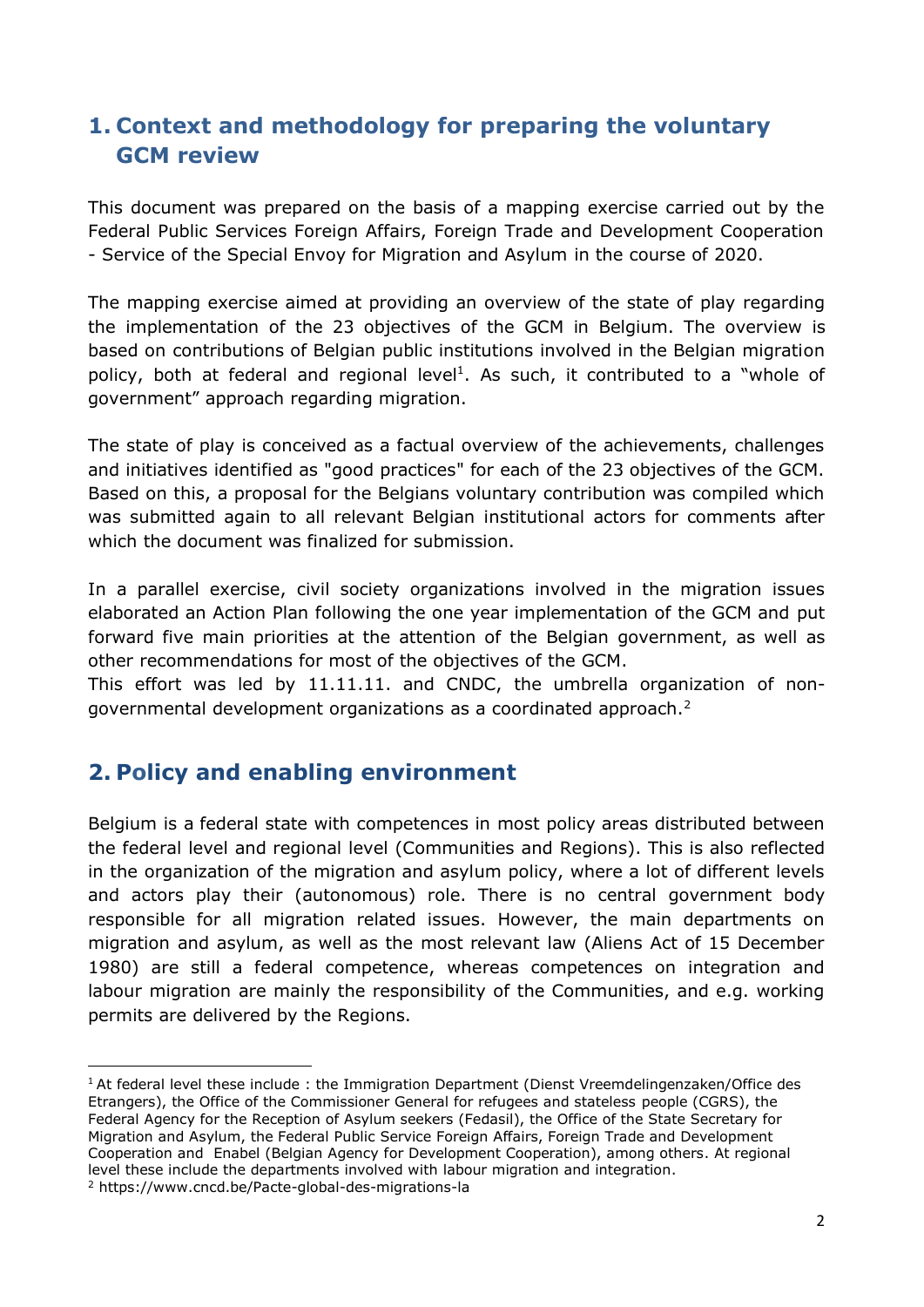Since the adoption of the GCM, Belgium has a 'minority' government and since June 2019, following federal elections, a care-taker government is in place. This situation has limited Belgium's capacity to develop a long term strategy and an action plan in order to implement the GCM in a comprehensive way.

Still, at the administration level a series of policy initiatives have been taken, among which the elaboration of a strategy on 'International Migration and Development'. This strategy should serve as the strategic reference framework for the Belgian Development Cooperation and its partners in the field of migration and development in order to contribute to the achievement of the Sustainable Development Objectives (SDOs) of Agenda 2030.

A first draft of this strategy reference framework was prepared by the FPS Foreign Affairs, Development Cooperation and Foreign Trade (Directorate General Development (DGD) - Special Envoy for Asylum and Migration) and is the result of a broad consultation process carried out upstream and downstream with the institutional partners and operational actors of the Belgian development cooperation, including Belgian embassies in partner countries. This process lasted from December 2019 to June 2020. It should lead to a validated policy document by the end of 2020.

At the international level, Belgium was actively involved in international (GFMD, IDM, etc. ) and regional migration dialogues (la Valetta, Rabat and Khartoum Processes). Under the presidency of Belgium, members of the Rabat Process adopted the Marrakech Declaration and Action Plan 2018-2020. Belgium remained active in the Steering Committee of the Process and organized, together with France, a thematic workshop on remittances and their impact on sustainable development in countries of origin (November 2019).

# **3. Progress on GCM objectives**

The mapping exercise conducted in 2020 provides an overview of the state of play with regard to the implementation of the 23 objectives of the GCM. Hereafter some of the progress, innovative policies and promising practices are listed, as well as some difficulties encountered.

### **Objective 1: Collect and utilize accurate and disaggregated data as a basis for evidence based policies**

Data collection for administrative use is traditionally carried out by a number of public entities like the Immigration Office and the CGRS that provide the statistical data to Statistics Belgium, Eurostat, EBCG and the EASO on a number of migration issues (protection, law enforcement, resettlement, asylum application, …). Statistical data are generally disaggregated by age, gender and citizenship and used on an European level for comparative studies and analyses of trends.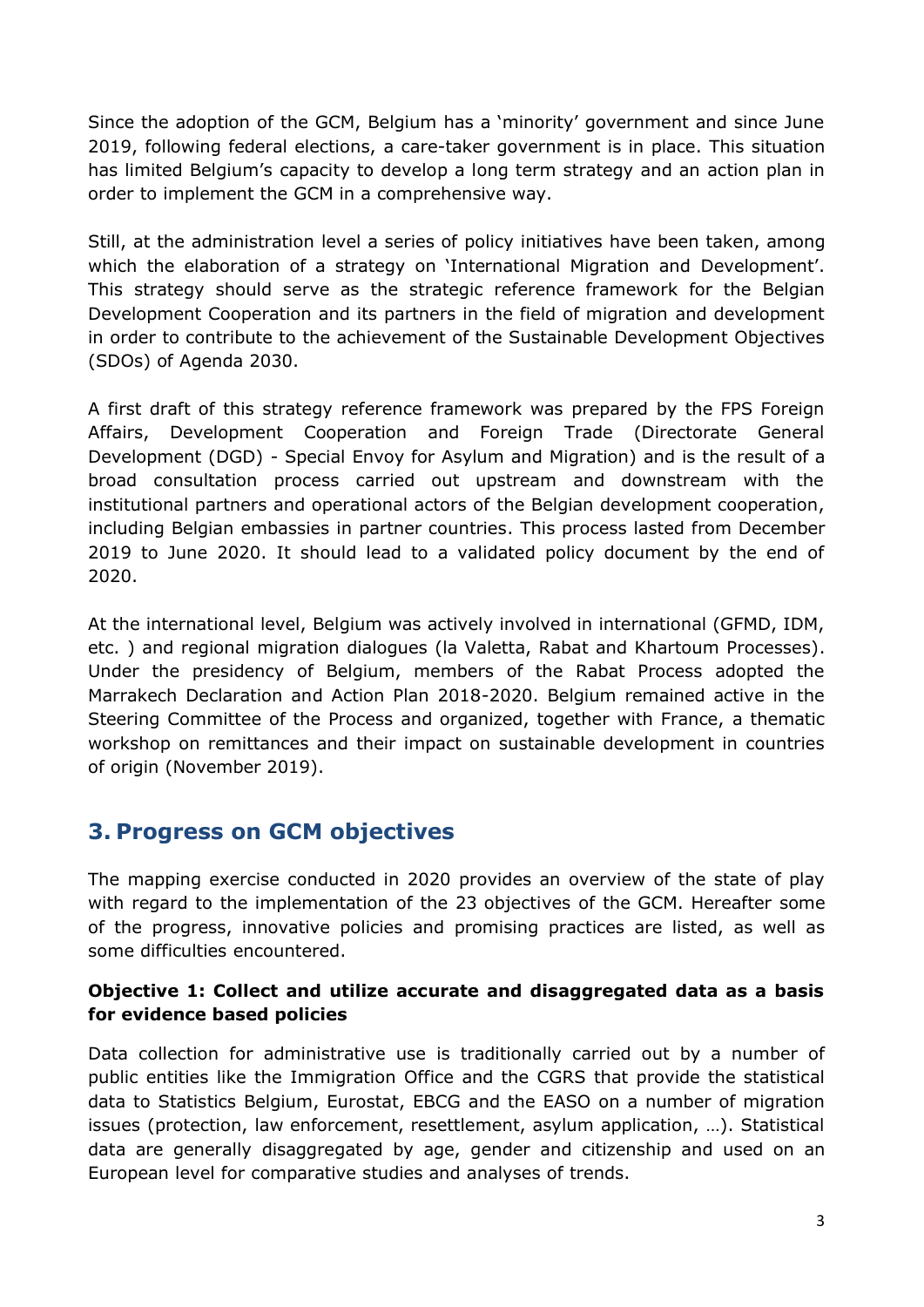The services of the State Secretary of Asylum and Migration have been improving the chain cooperation between the different asylum institutions whose functioning are strongly intertwined. Through a better shared definition of data collection and regular working groups, they manage to fine-tune forecasts on influx and outflow of the applicants for international protection. The impact that the operational decision of one institution has on the other institutions becomes clear in the recurrent analysis of shared data collection and enforces shared responsibility between institutions.

The independent public institution, the [Federal Migration Centre Myria](https://www.myria.be/en) strives to make data and analysis on migration in Belgium more accessible. These data come from various public institutions (both federal and at the level of the Regions and Communities) concerning economic migration, educational migration, socio-economic integration of migrants, smuggling and trafficking in human beings. Through its analyses, Myria promotes public policies based on evidence and human rights.

At regional level, several statistical monitoring mechanisms exist, like the [Flemish](https://samenleven-in-diversiteit.vlaanderen.be/)  [integration monitor,](https://samenleven-in-diversiteit.vlaanderen.be/) [Statistiek-Vlaanderen,](https://www.vlaanderen.be/publicaties/vlaamse-migratie-en-integratiemonitor-2018) local integration follow-up systems, as well as communal and city monitoring mechanisms.

At the academic level, several Belgian universities<sup>3</sup> and specialized centers have a department to investigate migration and provide migration education.

Still, centralization of migration data to enable more comprehensive and evidencebased analysis, to inform policies and to ensure accurate information to the public remains a challenge*;* as is the coordination and exchange of information between involved stakeholders.

On the international level, via the EU Trust Fund, Belgian supports several programs in third countries (countries of origin) in Africa in order to establish or enhance civil registration systems, which contributes to better data.

### **OBJECTIVE 2: Minimize the adverse drivers and structural factors that compel people to leave**

The Belgian development cooperation has put the sustainable development objectives of the 2030 Agenda at the center of its policy framework. The framework is structured around two main axes: a right based approach and sustainable economic growth. From 2016 on, migration and the refugee crisis were introduced as a special area of attention. In the same sense, Enabel, the Belgian agency for development cooperation, identified **[human mobility](https://www.enabel.be/content/title-31)** as one of the 5 global challenges to work on.

```
https://www.uantwerpen.be/nl/onderzoeksgroep/centrum-migratie-intercul-studies/ and (3) CEDEM, 
Centre d'Etudes de l'Ethnicité et des Migrations at the University of Liège:
```
http://labos.ulg.ac.be/cedem/en/research

<sup>3</sup> These centers include : (1) CESSMIR, the Centre for the Social Study of Migration and Refugees at the University of Ghent, [https://www.ugent.be/cessmir/nl/onderzoeksthemas/identiteit;](https://www.ugent.be/cessmir/nl/onderzoeksthemas/identiteit) (2) CeMIS, Centre for Migration and Intercultural Studies at the University of Antwerp: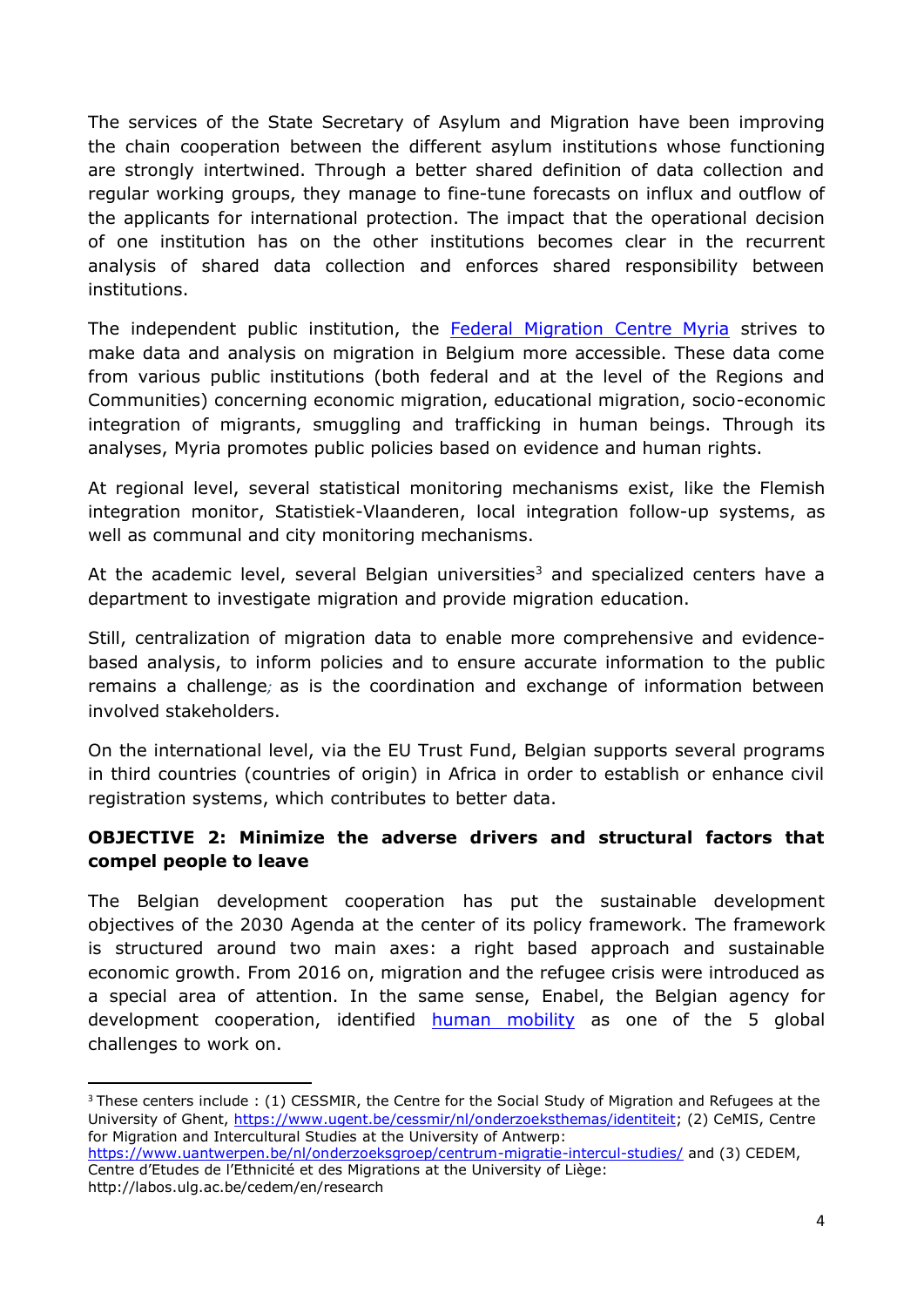The Belgian development cooperation supports projects in countries of origin and transit for sustainable development and tackling the root causes of migration. In Morocco, one of the partner countries of the governmental development cooperation, migration figures among the priority sectors of the bilateral development program.

Belgium subscribes to the Valletta Declaration and Action Plan, which contribute to the fight against the root causes of irregular migration. Through the EUTF, Belgium supports projects in the regions of North Africa, the Sahel and Lake Chad and the Horn of Africa. Belgium was an early bilateral contributor to the Trust Fund. Through the EUTF, Enabel (the Belgian Development Agency) implements several projects to strengthen resilience of communities (e.g. in Niger and Mali) and to create opportunities for youth in communities of usual residence (e.g. in Guinea, and Senegal).

Via humanitarian funds, Belgium supports several projects on resilience and conflict prevention. Belgian development cooperation contributes to strengthening the cooperation between humanitarian and development actors (nexus humanitariandevelopment-peace). Examples that can be mentioned are the Belgian support of humanitarian organisations (ICRC, UNRWA) and the MADAD funding (specifically a professional training program for migrants in Jordania).

## **OBJECTIVE 3: Provide accurate and timely information at all stages of migration**

The websites of the FPS Foreign Affairs, the Belgian embassies and the Immigration Department contain the necessary information on regular migration channels to Belgium and procedures and requirements for visa and asylum applications. The website of the Immigration Office will soon be renewed in order to enhance the accessibility and the comprehensibility of the information.

The website of the CGRS (Commissioner General for Refugees and Stateless Persons) contains detailed information for applicants for international protection. An expansion is foreseen at the end of 2020 with detailed information for several categories of applicants to give a correct image of what to expect and will be available in different languages.

Applicants for international protection receive targeted information about the procedures they have initiated on the day they arrive in Belgium. Within the reception network, further information and legal support is possible through, among others, social workers. For refugees coming to Belgium via resettlement, there are also pre-departure training courses (e.g. "cultural orientation") in the countries of origin or transit.

All Regions have integration trajectories that provide newcomers with tailored training packages on life in Belgium (access to work, education, health, …), as well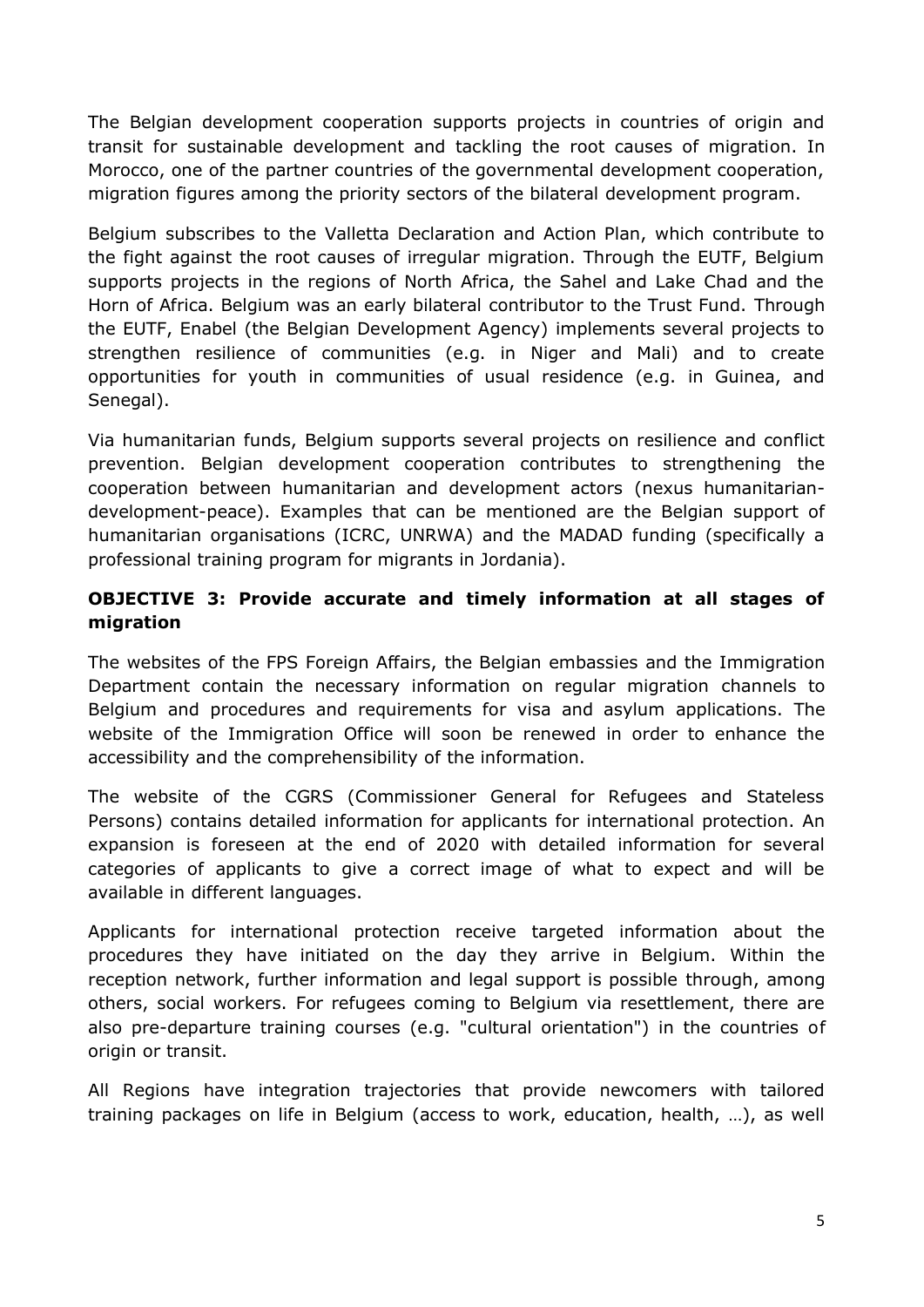as information on the history of Belgium, its norms and values. A counselor (usually in a language spoken by the newcomer) can provide individual assistance. <sup>4</sup>

To combat irregular migration, dissuasion and information campaigns are organized by the Immigration Department in countries of origin, transit and destination. Irregular migrants, especially transit migrants, are informed of their rights and possibilities, through outreach activities. Tailored approaches are being set up towards vulnerable groups such as families in irregular stay, non-accompanied minors and victims of trafficking of human beings.

Good practices in the field of information dissemination include:

- Visa applicants can follow the administrative processing of their applications online via the website of the FPS Home Affairs (in French and Dutch).
- Vluchtelingenwerk Vlaanderen ("Refugeework Flanders") provides support to all applicants for international protection, refugees and professionals (info line, "[startpunt](https://www.vluchtelingenwerk.be/startpunt)").
- Belgium contributed to the development of ["MigApp"](https://www.iom.int/migapp), an application for smartphone/tablet developed by the International Organization for Migration (IOM) for migrants on the migration route .
- The Federal Agency for the Reception of Asylum Seekers (hereinafter: Fedasil) developed a mobile information platform with reliable information for applicants for international protection in 12 languages, 8 of which are also audio versions.

## **OBJECTIVE 4: Ensure that all migrants have proof of legal identity and adequate documentation**

Belgium has a highly developed civil registry system and issues all relevant identity and civil registry documents (among which birth, marriage and death certificates) to all of its citizens in a secure way. It supports the establishment or enhancement of civil registry systems in countries of origin and transit, including through EUTF projects. As an example, Enabel implements EUTF-funded projects on civil registry as a fundamental human right in countries such as Mali and Senegal.

Belgium ratified the Convention on the Status of Stateless Persons and tackles statelessness through various measures among which the granting of Belgian nationality to children born in Belgium who would otherwise be stateless, whose parents are unknown, or with a Belgian parent if they have no other nationality.

Participation in local community life remains a challenge for people without legal documentation, but access to certain basic social services like health care and education for minors is provided to all migrants, regardless of their legal status.

<sup>4</sup> [https://www.atlas-antwerpen.be/en/new-in-antwerp;](https://www.atlas-antwerpen.be/en/new-in-antwerp)

[https://www.integratie-inburgering.be/inburgering/engels;](https://www.integratie-inburgering.be/inburgering/engels) [https://bon.be/en;](https://bon.be/en)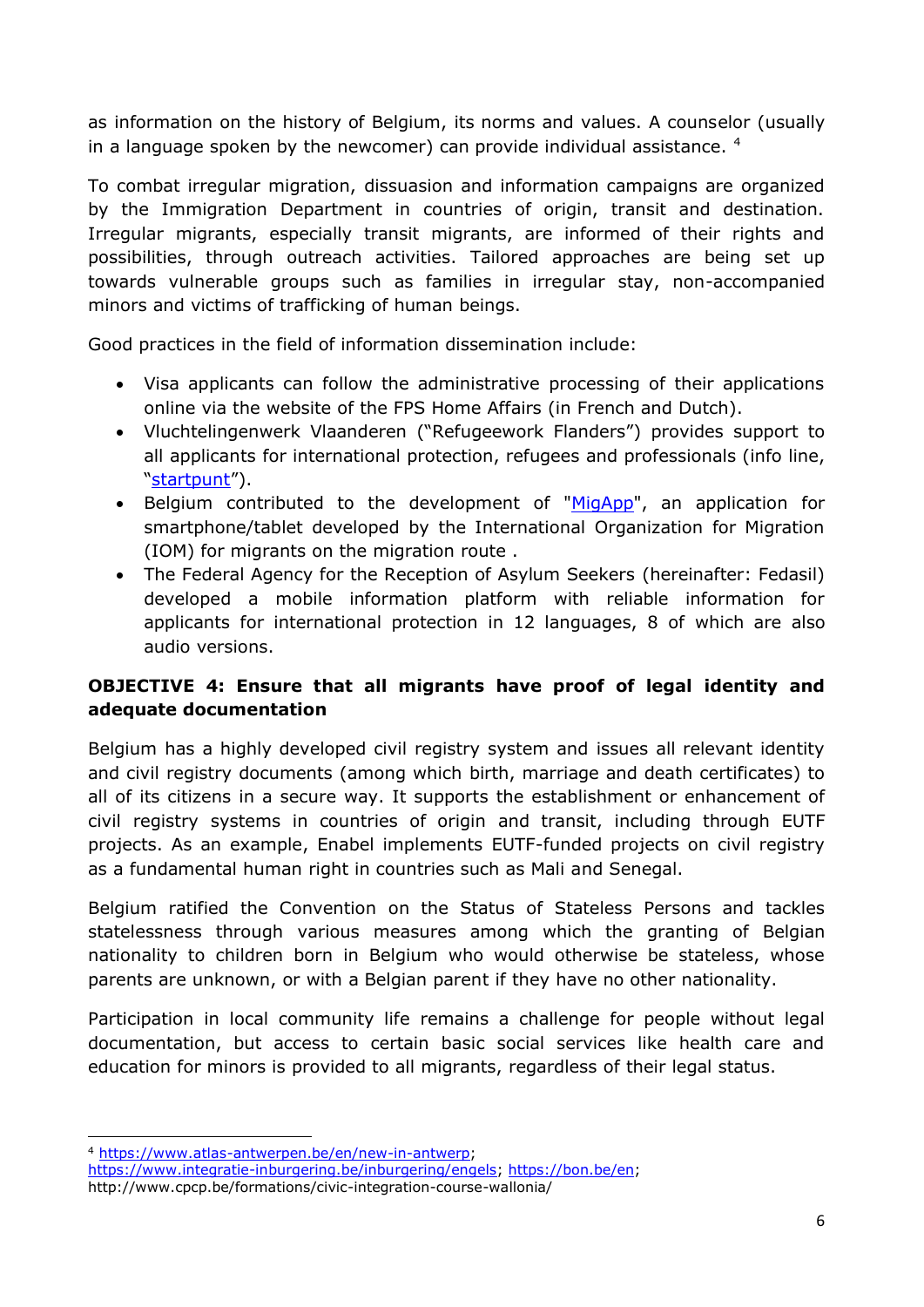## **OBJECTIVE 5: Enhance availability and flexibility of pathways for regular migration**

**Work related migration**: Since the 6<sup>th</sup> State Reform (2014), the regions have acquired the competence on economic migration. However, the federal government is still competent on residence rights and legislation on the employment of foreigners who are in a specific residence situation. These are foreign nationals whose main motive for coming to Belgium was not work, and whose admission to work is directly derived from a specific residence situation. To this end legislation regarding the employment of foreign workers in a specific residence situation was passed in 2018.

Since January 2019, third-country nationals (outside EU/EEA and Switzerland) wishing to work and stay in Belgium for more than 90 days can apply for a 'single permit' at the level of the competent Region. The permit contains both an authorization to reside and an authorization to work and is valid for the whole country. Consequently, paper work permits will no longer be issued. The residence document ("single permit") will contain a reference to the authorization to work.

The single permit procedure was opened up to highly skilled labour, seasonal workers and a number of medium-skilled professionals for which there is a structural shortage and need (varies according to the Region).

The federal government for Social Security has developed a mandatory digital declaration and registration system, "Working in Belgium: Limosa", which considerably simplifies the administrative obligations for employers of foreign nationals and self-employed person wishing to establish themselves in Belgium.

Several pilot projects on circular migration with African countries (North Africa and Sub-Sahara Africa) were launched, combining private sector and recruitment agencies in the participating countries to explore the opportunities of labour mobility and skills enhancement through circular migration<sup>5</sup>.

#### **Other forms of regular migration**:

- Belgium has a structural resettlement program which offers safe and legal pathway for people in need of international protection as an alternative to the illegal journeys refugees undertake. Since 2014 3.190 people have been resettled. On top of the resettlement program, Belgium punctually relocates applicants for international protection from other European countries. Since 2015 2.336 people have been relocated.
- Belgian authorities can deliver humanitarian visa to vulnerable people in need of protection.

<sup>5</sup> Examples include the [PALIM project](https://www.enabel.be/content/palim-european-pilot-project-linking-moroccan-ict-development-and-labour-shortages-flanders) (Pilot Project Addressing Labour Shortages Through Innovative Labour Migration Models) which provides training courses in Morocco and circular labour market places in Belgium for a number of Moroccan youngsters, the [THAMM project](https://ec.europa.eu/trustfundforafrica/region/north-africa/regional/towards-holistic-approach-labour-migration-governance-and-labour_en) « Towards a Holistic Approach to Labour Migration Governance and Labour Mobility in North Africa », both executed by Enabel, or IOM's [Match labour migration project](https://belgium.iom.int/match) in collaboration with Senegal, Nigeria and Belgian stakeholders.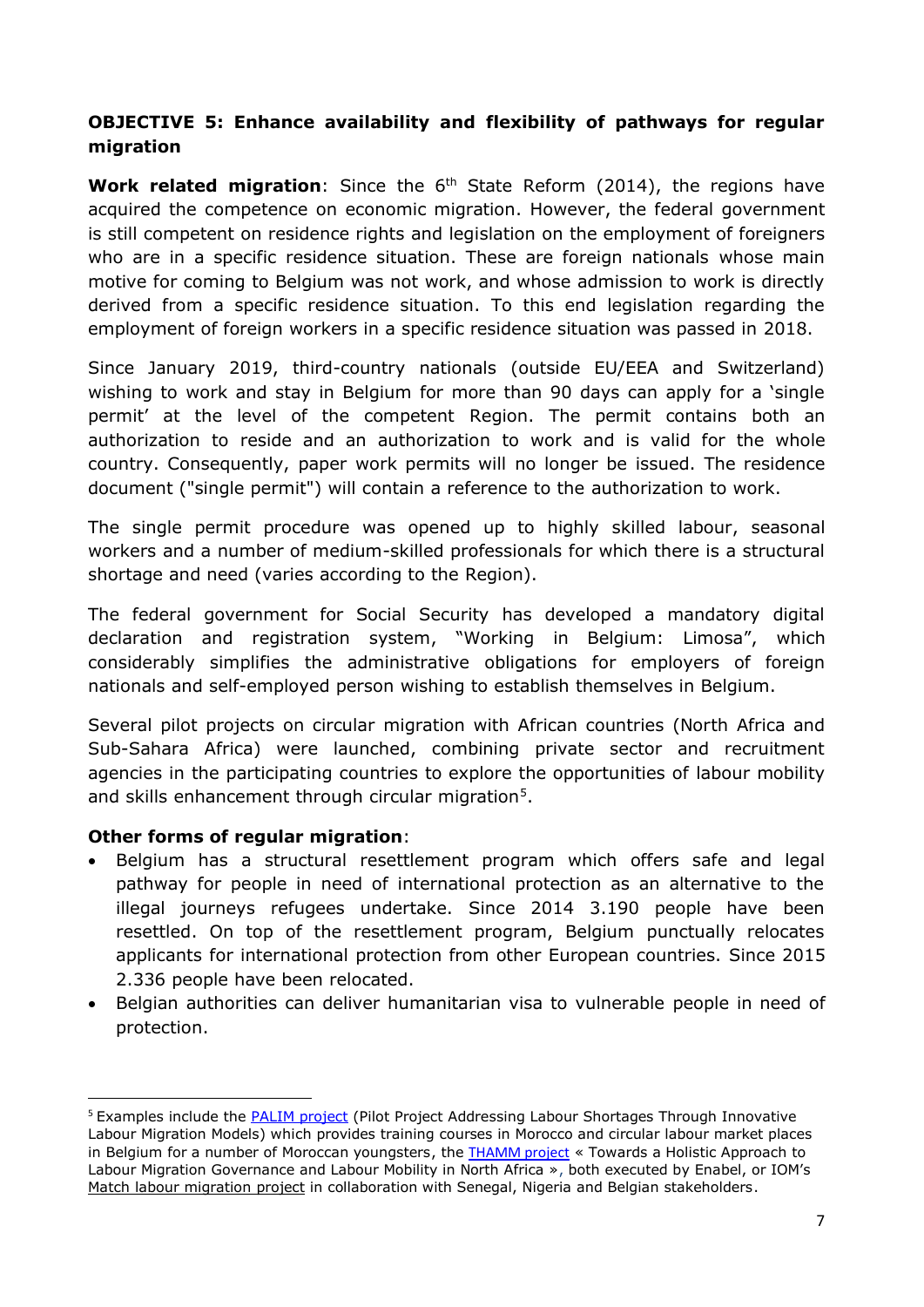• Belgium has a clear visa policy for students wishing to study in Belgium and its extensive network of educational institutions welcomes thousands of students from third countries every year.

## **OBJECTIVE 6: Facilitate fair and ethical recruitment and safeguard conditions that ensure decent work**

Although "decent work" as such is not explicitly enforced in Belgian laws, federal and regional legislation contain sufficient regulations and safeguards to guarantee decent work.

For migrants, discrimination in the labour market remains a reality. The Federal Public Service Employment, Labour and Social Dialogue and Unia<sup>6</sup> have jointly developed the 'Socio-[economic Monitoring'](https://werk.belgie.be/nl/publicaties/4th-socio-economic-monitoring-labour-market-and-origin-2019) to analyze individual's positions in the labour market according to their origin. The monitoring aims to help improve the situation of migrants and their access to decent work and to combat discrimination in. Similar initiatives exist in the regions.

Fedasil has agreements with the regional public employment services (VDAB, Forem and Actiris) to strengthen early assessment, referral and to improve the flow of information.

Several civil society organizations, among which Fairwork Belgium, defend the rights of migrant workers regardless of their status through a low-threshold helpdesk and individual counseling.

At the employers side, VOKA (Employers network in Flanders) strives for better matching between recruiting companies and highly skilled recognized refugees and provides training for companies, on "Working with refugees, how do you do that?". In the same vein, the project ["Employer Tailored Chain Cooperation"](https://www.fedasil.be/en/news/awareness/launch-european-project-employment-applicants-international-protection) (ETCC) tries to bring applicants for international protection and job-seekers into contact with each other. The project runs in 7 European countries, including Belgium.

Other interesting examples include the "[Your Global Future](https://www.fedasil.be/nl/vrijwillige-terugkeer/projecten)" project that provides entrepreneurship training for applicants for international protection whose procedure is ongoing, regardless the possible outcome of their procedure.

### **OBJECTIVE 7: Address and reduce vulnerabilities in migration**

For people who applied for international protection in Belgium measures to address and reduce vulnerabilities are foreseen by law. The Reception Act, adapted in 2018 to be consistent with European directives, ensures reception standards that are in line with respect for human dignity. Hereby, special attention is paid to gender issues and the overriding interest of children. For unaccompanied foreign minors a special system of guardianship is in place. Fedasil and the regions have a convention for high care residential places in regular youth services for UAM that need more

<sup>&</sup>lt;sup>6</sup> [Unia](https://www.unia.be/en/about-unia) is an independent public institution that combats discrimination and promotes equal opportunities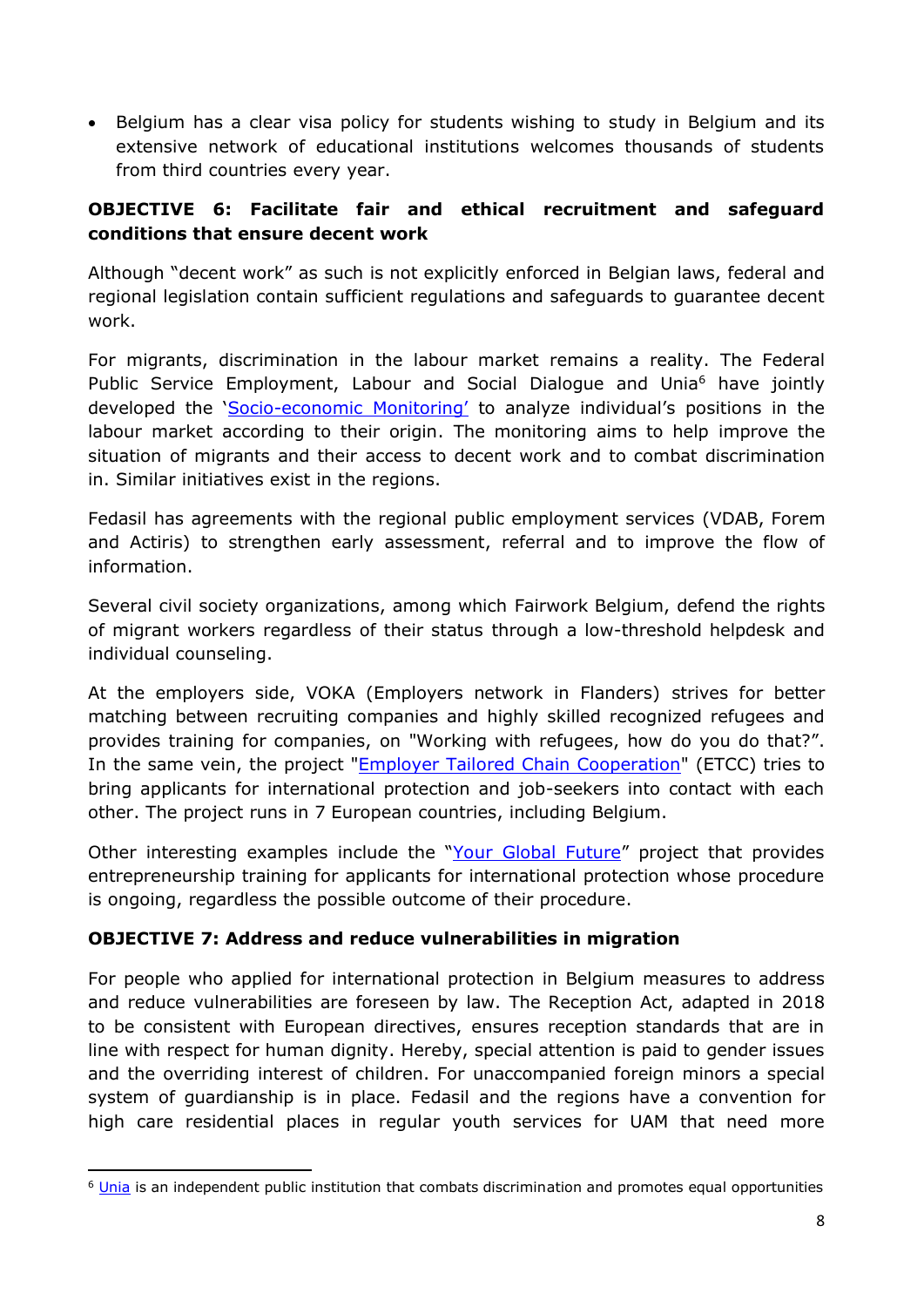support. This convention also includes the use of semi-residence places at psychiatric hospitals.

All minors have a right to education and every person in a reception center has access to legal support.

Belgian laws foresee special treatment and reception for victims of human trafficking, non-accompanied minors and families. The Immigration Law also foresees procedures for migrants with medical needs and for migrants in a compelling humanitarian situation.

Fedasil recently carried out a study into the vulnerability of persons in the reception network and their specific needs<sup>7</sup>. Together with CSO (Civil Society Organisations), they have also put several projects in place to address people with specific needs.

There is room for improvement for migrants in irregular situations ('trans-migrants' for example).

As far as vulnerabilities of migrants in third countries are concerned, Enabel implements a pilot initiative in Morocco (*Empowerment Juridique des Personnes Migrantes*) to support Moroccan public, non-governmental and private stakeholders ensuring the access to justice and fundamental rights for third country nationals present in the country.

## **OBJECTIVE 8: Save lives and establish coordinated international efforts on missing migrants**

Search and rescue operations seem less relevant for the Belgian situation. Belgium supports EU-operations in this field.

Regarding missing migrants, the Red Cross supports families who are looking for relatives from whom they have been separated by conflict via their 'tracing' department. On the International Day of the Missing (30th of August) 2018, the Belgian Red Cross launched a new website: www.RestoringFamilyLinks.be. The website is also a practical tool to consult Belgian legislation regarding family reunification.

## **OBJECTIVE 9: Strengthen the transnational response to smuggling of migrants**

Belgium has signed the UN Conventions against Transnational Organized Crime (trafficking in human beings and smuggling of human beings) and its three protocols, of which the Protocol against the Smuggling of Migrants by Land, Sea and Air. It is an active member of the different working groups of the UNTOC and the major contributor to the Trust Fund for victims of smuggling of human beings.

<sup>7</sup> [https://www.fedasil.be/sites/default/files/content/download/files/fedasil\\_studie\\_kwetsbare\\_personen.pdf](https://www.fedasil.be/sites/default/files/content/download/files/fedasil_studie_kwetsbare_personen.pdf)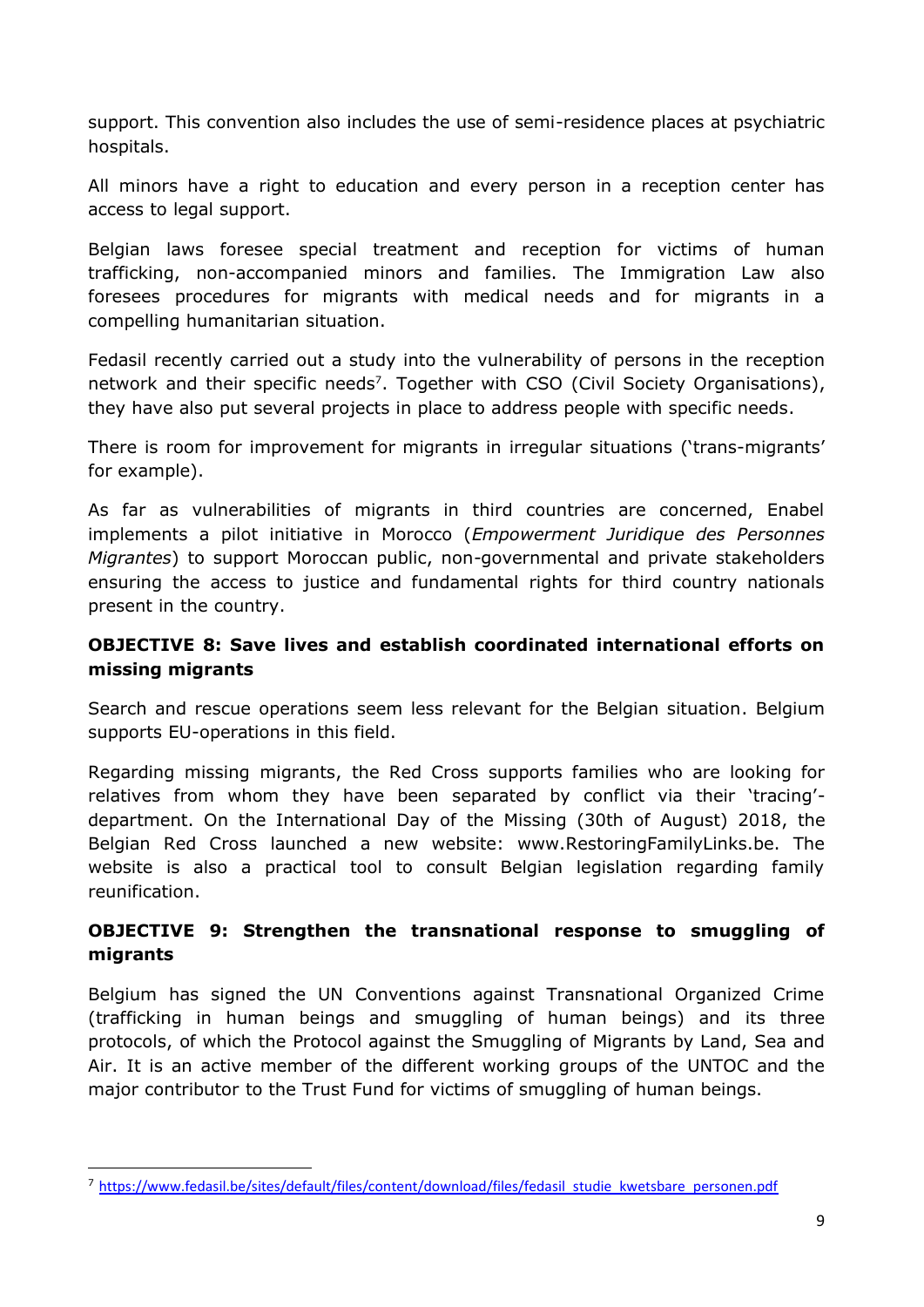Belgium has adopted appropriate legislation and other measures to put its engagement into practice. Specialized magistrates are appointed for all judicial districts to counter smuggling and police, immigration officers, guardians and reception officers received training on the matter. Still, a specific strategy for smuggling of vulnerable migrants and people looking for protection, like woman and children, is lacking

To dissuade people using the services of smuggler, the immigration office distributes information and organizes prevention and information campaigns in the countries of origin and in Belgium. As explained above, Belgium further contributes to the European resettlement and relocation programs to offer alternative paths for smuggling of migrants.

#### **OBJECTIVE 10: Prevent, combat and eradicate trafficking in persons in the context of international migration**

Belgium has signed the UN Conventions against Transnational Organized Crime (trafficking and smuggling of human beings) as well as the related protocols (against trafficking and smuggling of human beings) and has drawn up clear legislation on this matter. It elaborated an **[action plan 2015-2018](https://emnbelgium.be/sites/default/files/publications/actieplan_mensensmokkel_2015-18_nl.pdf)** against trafficking in human beings that was updated in 2019.

Belgium holds a seat at the UN Security Council and within this framework, follows the implementation of sanctions regimes, at EU and UN level, with regard to human trafficking (as is the case in Libya)

Judicial arrondissements dispose of a reference magistrate for trafficking in human beings and human smuggling: as a consequence there is better and more uniform case-law.

The interdepartmental anti-trafficking cell brings together specialized officials from the various competent government agencies on a monthly basis.

At the level of police services, there is the Specialized Human Trafficking Unit of the Federal Judicial Police.

Belgian policy provides, under certain conditions, legal and administrative support as well as psychological, medical and social follow-up to victims of human trafficking. Three centers (vzw Payoke, Pag-asa, Surya) provide reception and psychological and medical assistance. These centers are authorized to submit applications for residence documents in the framework of the special status 'victim of human trafficking'. There is a thorough cooperation between police services and personnel of the specialized reception centers.

Networks of trafficking and smuggling operate across districts and national borders, however the cross-border cooperation between countries is often too limited to counter gangs operating internationally.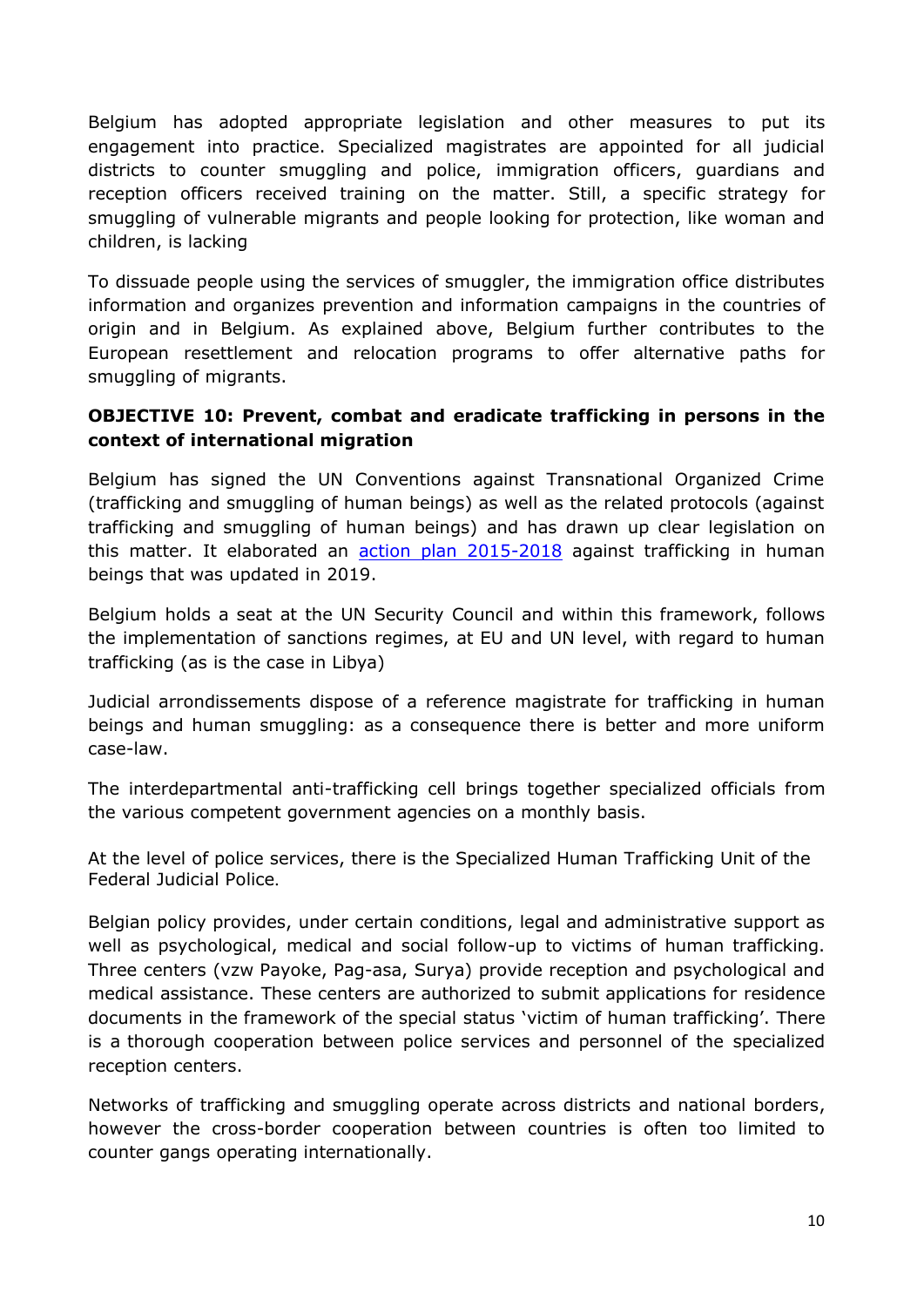#### **OBJECTIVE 11: Manage borders in an integrated, secure and coordinated manner.**

Belgium has clear border procedures in case of irregular entries, embedded in an EU policy framework.

There are clear guidelines regarding border arrivals of unaccompanied foreign minors. The Guardianship Service provides 7 days a week for situations where minors are found at the border (or on the territory).

Cooperation with neighbouring countries are developed within the framework of the EU. For example, Belgium supports EUBAM European missions in Libya and Gaza, as well as police and military trainings of coast guards (former Irini-mission in the Mediterranean in link of the Libyan conflict).

### **OBJECTIVE 12: Strengthen certainty and predictability in migration procedures for appropriate screening, assessment and referral**

Migration procedures are communicated in a transparent way via the website of the Immigration Office, although only in official Belgian languages and English.

First responders, government officials, border officials,… receive trainings in order to standardize the identification and referral of victims of trafficking, victims of smuggling or exploitation, vulnerable persons, minors. These training are organized by or with support of Payoke and Pag-asa, Fedasil, Vluchtelingenwerk Vlaanderen, the Red Cross ,…

Fedasil has a website to inform applications for international protection on their rights and obligations during their reception phase, and gives information on living and working in Belgium. The Arrival Center for new applicants for international protection provides a thorough screening during the first week of their stay in Belgium. During this week, information about the procedure and stay is also given in a standardized way. Nurses and social workers conduct a first arrival assessment.

Unaccompanied minors (UAM) are in Belgium referred to one of the Observation and Orientation Centers for UAM. There are centers in Neder-over-Heembeek, Steenokkerzeel, Woluwe-Saint-Pierre and Sugny. All these centers foresee a thorough observation in order to refer the child afterwards to the most adapted center for UAM in Belgium. Legal guardians are appointed for all UAM.

It remains difficult to distinguish between minor and adult applicants for international protection, despite clear legislation regarding the age test.

### **OBJECTIVE 13: Use immigration detention only as a measure of last resort and work towards alternatives. There are clear procedures for detention, based on international law.**

Detention of migrants is a measure of last resort in Belgium, which can be used only under strictly limited conditions, notably when the person concerned did not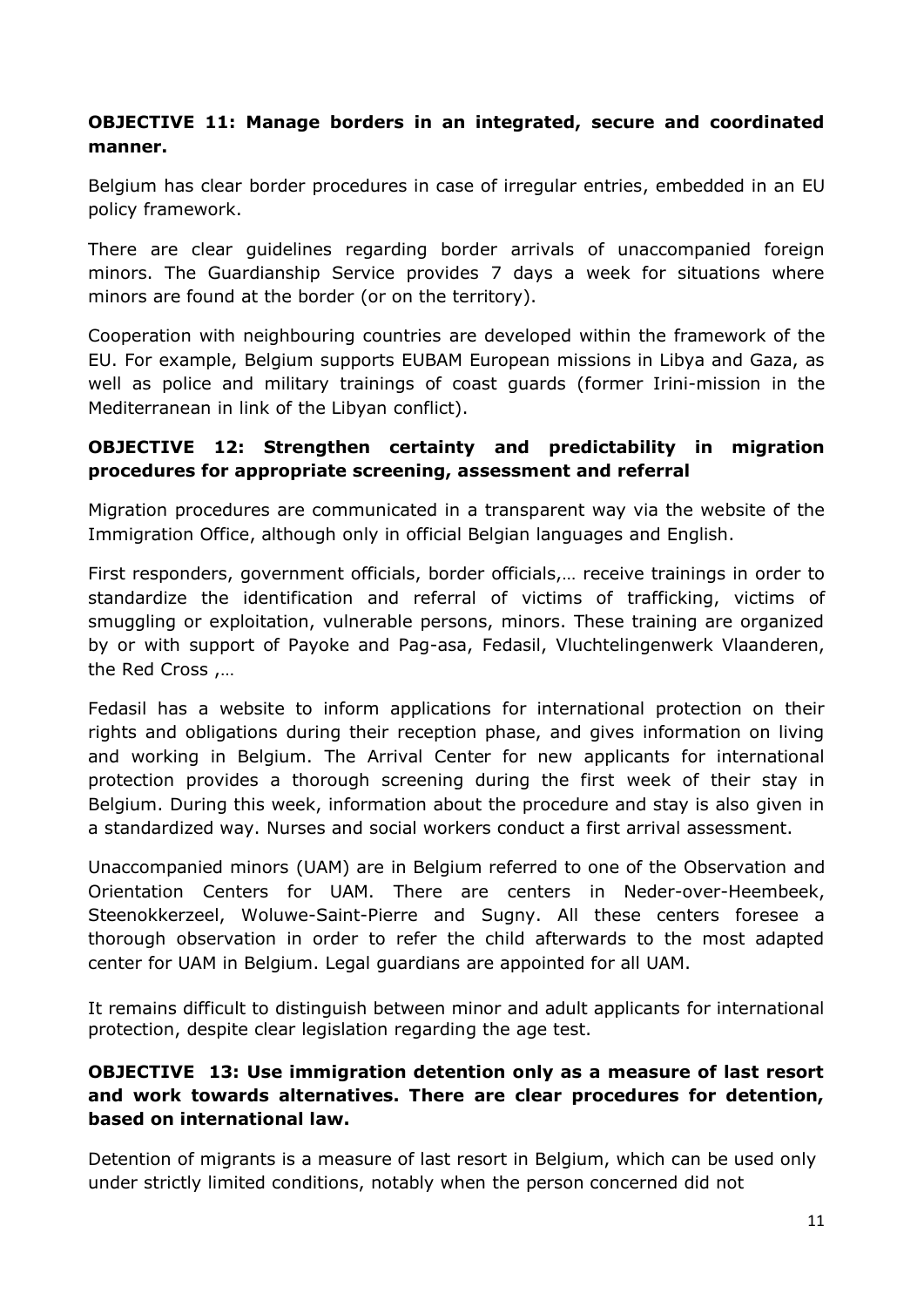voluntarily comply with an order to leave the country or when access to the Belgian territory has been denied at the border. Procedural safeguards are foreseen.

All migrants in detention have the right to legal assistance and can contact their family, their embassy,... . Detention is always in accordance with international law and consistent with human rights.

Forced return takes place according to a step-by-step plan in cooperation with the Federal Police and Immigration Department.

Several good practices exist, such as the open facilities for families, but exploring new possibilities is necessary, such as intensive coaching of families who reside in a private home.

The "open facilities for families" offer open housing for families who are no longer entitled to regular residence and are an alternative to the detention of families. This offers children the opportunity to continue school, for example. The duration of stay can vary form a couple of days to a couple of months. During their stay, return counseling is provided.

## **OBJECTIVE 14: Enhance consular protection, assistance and cooperation throughout the migration cycle.**

Belgium has several 'Representative Agreements' with other Schengen countries to issue visas.

Family members of recognized refugees and subsidiary protected in Belgium can submit their visa application for family reunification in any Belgian consulate in the world in order to make the procedure more accessible (other visa applications must be submitted to the consulate of the jurisdiction of the country concerned). Irregular migrants are informed on their right to contact their consul.

### **OBJECTIVE 15: Provide access to basic services for migrants.**

Access to certain basic services is granted through the right of residence.

Persons holding documents for long-term regular residence have the same access to services as Belgian nationals.

Fedasil's reception facilities are responsible for the care of applicants for international protection. Residents have access to all medical care, necessary to lead a life in accordance with human dignity, including psychological counseling. The reception center provides the 'first line care' in the center where nurses do a first triage, and GP provide medical care. A wide network of medical institutions and medical specialists guarantee the second and third line care.

Conventions have been concluded with specialized psychiatric centers to ensure permanent and continuous accessibility, although there can be long waiting lists.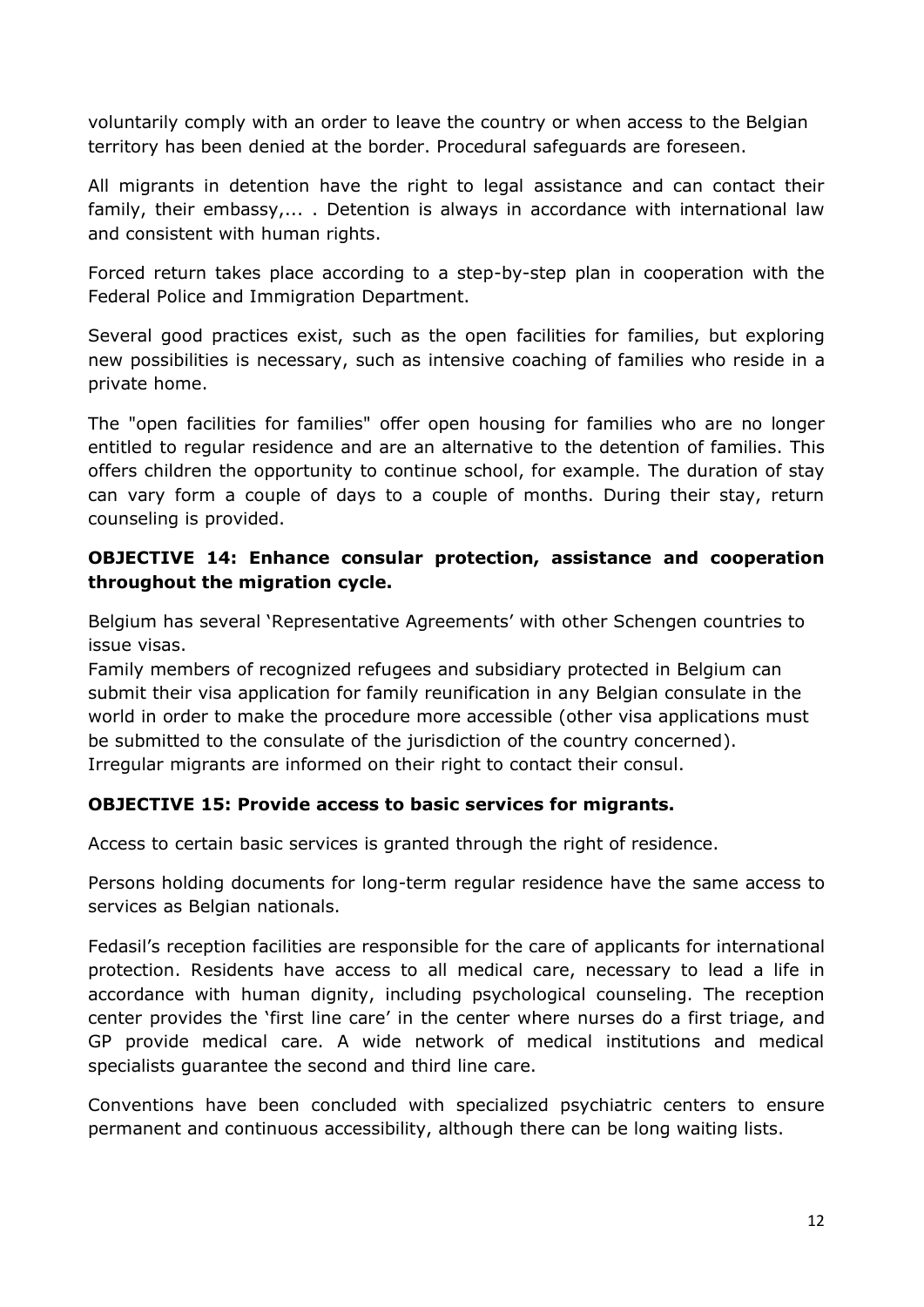For persons without a right of regular residence, there is in certain cases a right to basic services such as emergency medical care, education for minors and support for families with minor children.

UNIA receives, investigates and monitors complaints of discrimination, including those related to people in an irregular situation.

Good practices include :

- "Samenlevingsopbouw Brussel" emancipates, supports and informs people without regular documents.
- The non-profit organisation Medimmigrant strives for accessible health care for people in precarious situations.
- Fairwork Belgium strives for rights for workers, regardless of the legal status of the person.
- As far as international cooperation is concerned, Enabel supports the education system(s) in Uganda – particularly in the Northern districts bordering South Sudan – to adapt to the rapid and massive inflows of people fleeing war and instability. Support to Skilling Uganda is a long-standing contribution that Belgium/Enabel gives to national and local authorities in Uganda to ensure the access to education, TVET and employment for youth and women, South-Sudanese refugees and for hosting communities.

### **OBJECTIVE 16: Empower migrants and societies to realize full inclusion and social cohesion**

All applicants for international protection in the reception system receive information about our culture, traditions and customs. Mutual respect is promoted.

The regional authorities organize official civic integration courses. They consist of social orientation, language lessons and career orientation. They are accessible for persons holding documents for long-term regular residence in Belgium. In Flanders a civic integration course is compulsory for some categories of newcomers.

On top of the structural programmes from the regional authorities, local and citizens initiatives such as "Welcome in Mechelen , "Communes Hospitalières" en "Gastvrije Gemeente" have been set up.

Through the Asylum, Migration and Integration Fund (AMIF) Fedasil funds projects that contribute to mutual understanding, respect or provides specialized care for people with specific needs.

All minors, regardless of their residence permits, have access to education at all times.

Enabel implements education and social inclusion activities in schools (for pupils, teachers and surrounding communities) through the programmes Annoncer la couleur / Kleuren bekennen.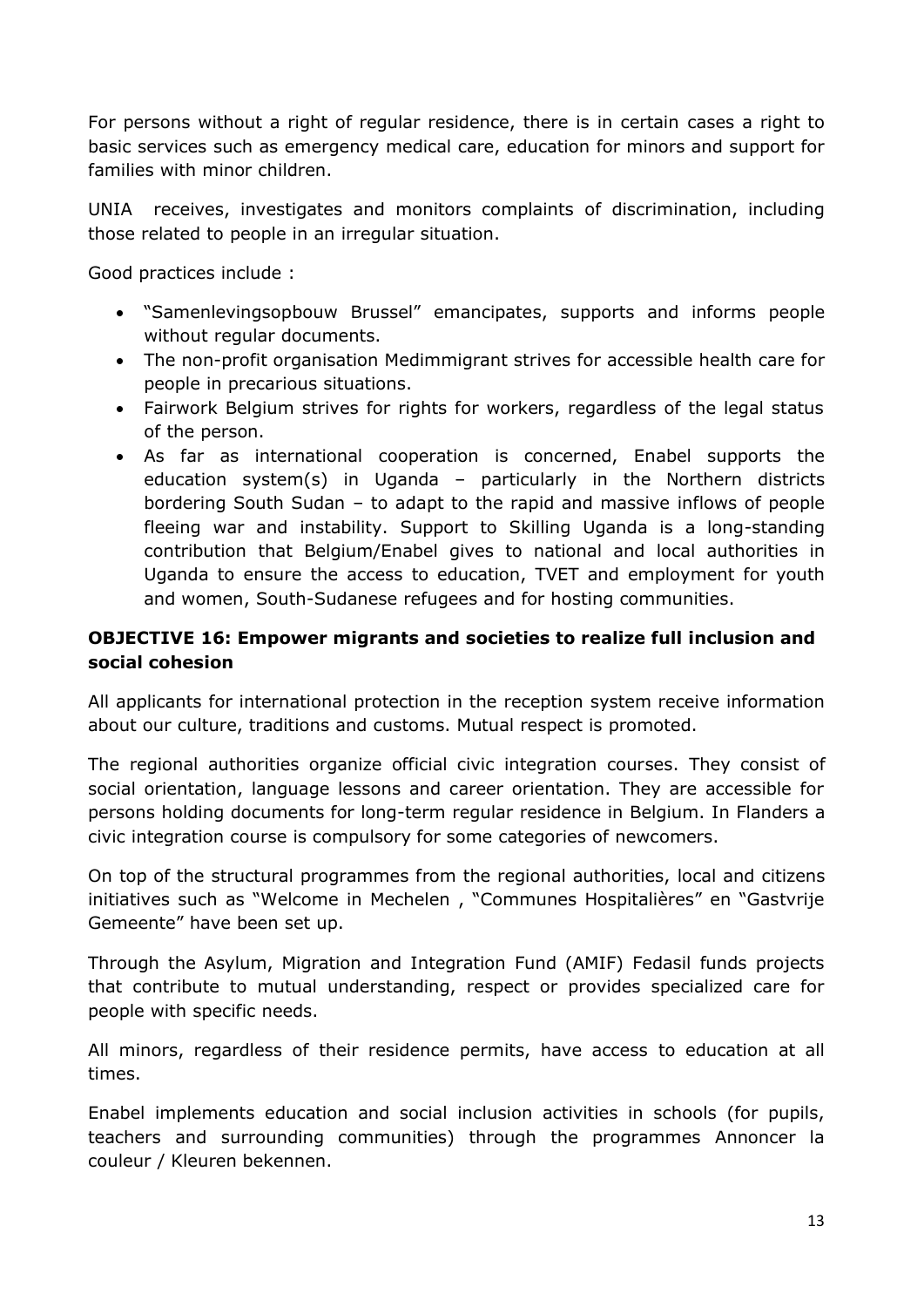Since 2006, citizens of third countries have been able to take part in municipal elections under certain conditions.

Foreigners from outside the EU are entitled to social housing under certain conditions linked to their residence permit.

Many NGO's and regional institutions provide specific training and awareness raising sessions on general values and norms of Belgian society, as well as sexuality and individual freedom.

The access to basic services of people without regular residence documents, such as persons who have exhausted all legal remedies and transit migrants is still challenging.

## **OBJECTIVE 17: Eliminate all forms of discrimination and promote evidencebased public discourse to shape perceptions of migration**

In Belgium discrimination is prohibited and punishable by law.

Several independent institutions at federal level monitor the situation closely and give recommendations to the authorities.

UNIA works as accessible as possible to anyone in Belgium who feels that he or she has been discriminated or has witnessed discrimination and gives priority to amicable settlements rather than litigation.

Myria supports the fight against human trafficking, informs and questions authorities about migration and protects the fundamental rights of newcomers.

Enabel works with local authorities and civil society in its partner countries to develop territorial approaches that include diversity management, anti-discrimination and urban sociology to foster social inclusion and balanced debates on migration, e.g. EUTF-funded project DEPOMI (Déploiement des politiques migratoires dans trois regions) au Maroc.

Discrimination is still present in, for example, education, the labour market, the rental market and continues to be difficult to measure and hard to tackle.

## **OBJECTIVE 18: Invest in skills development and facilitate mutual recognition of skills, qualifications and competences**

Fedasil assures that every applicant for international protection is informed, in his first month upon arrival, about his right to work and to engage in volunteering activities. Social workers provide assistance in the administrative process.

The agency has agreements with the regional public employment services (VDAB, Forem and Actiris) to strengthen early assessment and to improve the flow of information. Some employment services come to the reception centers to do intakes for access to support programmes or training opportunities.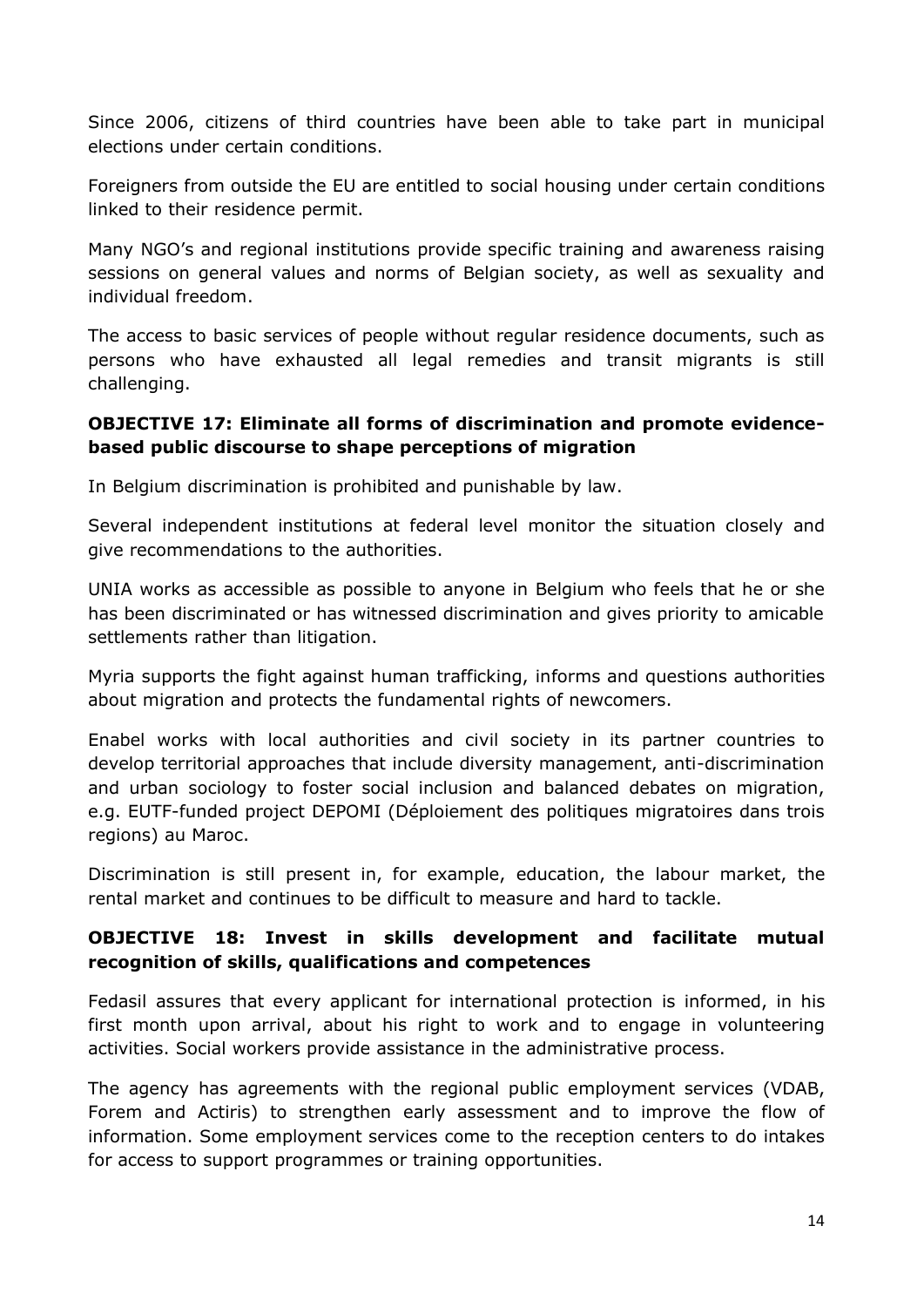The Regional Public Employment Services assess the skills and qualifications of all migrants with residency in Belgium. They have specific trajectories, trainings and support programs for people who do not have the official languages as mother tongue.

Recognition of foreign diplomas is regulated, although the duration of the recognition process in some cases is deemed too long.

There are many projects that support the early-onset activation of migrants, skills development, improved matching and screening and improved chain cooperation.

- Rising You(th) allows young people, after participating in a climbing club, to move on to bottleneck occupations working at height.
- ETION, the platform for social entrepreneurs, and VOKA provide information on how bottleneck jobs can be filled and a better matching can be made.
- Through the European Social Fund and the AMIF, various initiatives in Belgium are funded in order to guarantee better chain cooperation between institutions dealing with employment of third country nationals, improved matching and screening, … (ETCC by Fedasil, Activering Vluchtelingen Antwerpen, Vluchtelingen Gent, …).
- The PALIM project (Pilot Project Addressing Labour Shortages Through Innovative Labour Migration Models) provides training courses in Morocco and circular labour market places in the Flemish region for a number of Moroccan young people. The Flemish region is a partner in the PALIM project. Similar projects are in preparation in Tunisia and Senegal.
- Your Global Future' is a transnational cooperation with the municipalities of Antwerp and Utrecht and COA (Centraal Orgaan Opvang). The project will develop a series of educational courses for asylum seekers who wish to engage in self-employment either in the country of origin (in case of voluntary return) or in the country of reception (in case of recognition).
- The cities of Gent and Antwerp worked on a "one-stop-shop" counter for newcomers where several organizations and institutions are present and work together on the access to the labour market for new individuals.

A number of Belgian universities increase access for recognized refugees and persons eligible for subsidiary protection to higher education with individual support measures and a flexible study trajectory based on the former study career<sup>8</sup>.

In spite of all the innovative projects, the number of employed third country nationals remains quite low and an recognized system for qualifications of competences and skills (besides recognition of diploma) is not yet available.

## **OBJECTIVE 19: Create conditions for migrants and diasporas to fully contribute to sustainable development in all countries**

<sup>8</sup> [https://student.vub.be/en/refugees#home;](https://student.vub.be/en/refugees#home)

https://www.uantwerpen.be/en/study/international-mobility/refugee-students/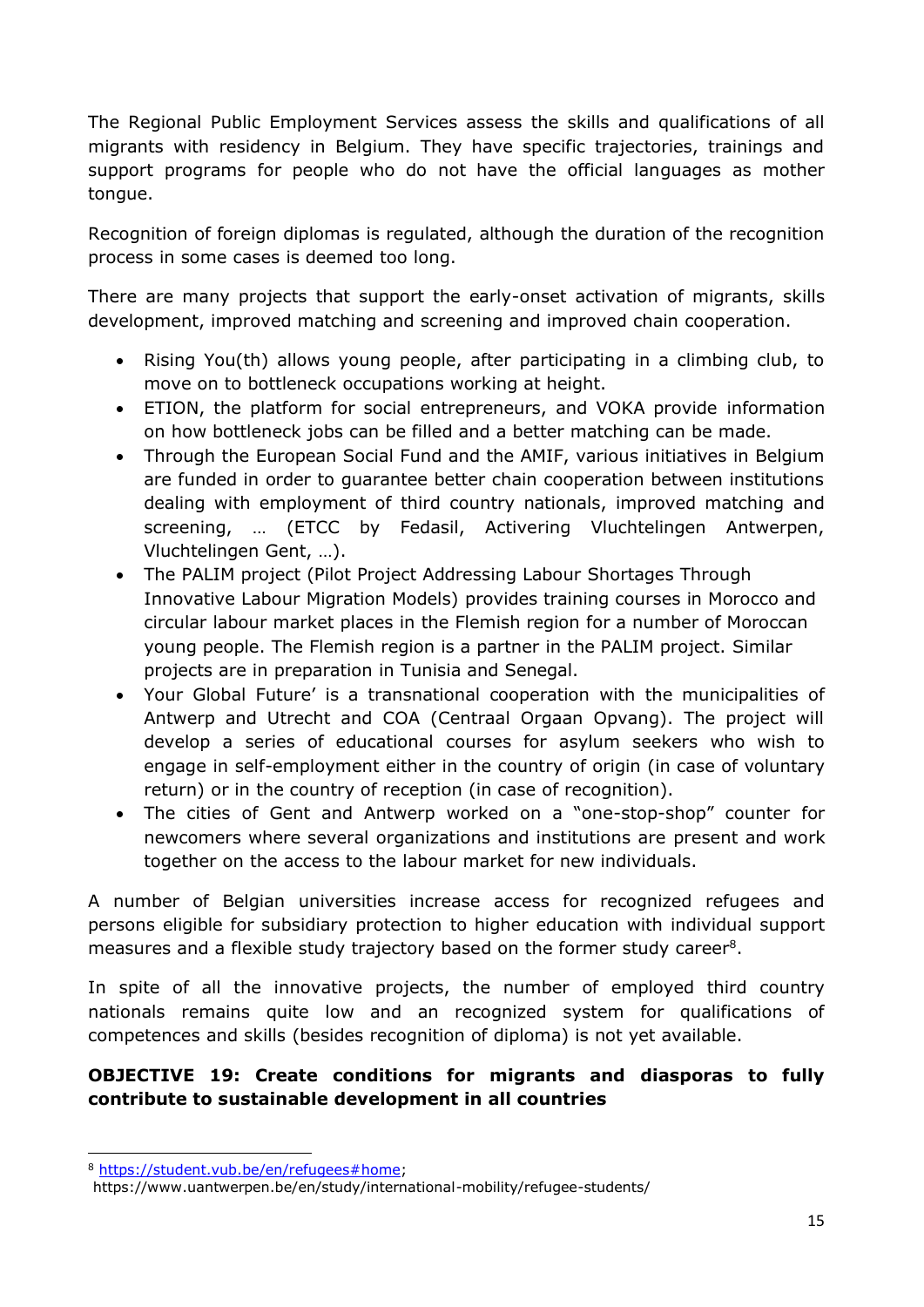Belgian development cooperation supports initiatives through various channels (governmental, non-governmental and multilateral cooperation) that strengthen the impact of diaspora in Belgium in the development of countries of origin and various diaspora organizations are active in Belgium. Diaspora organizations unite in umbrella organizations, such as the Minority Forum or the Fédération Internationale de la Diaspora (FIDA), but have difficulties to get registered as an official NGO, due to strict administrative admission procedure.

There are promising projects that support Moroccan residents in Belgium to set up business and productive investments in Morocco<sup>9</sup>.

A better identification and definition of the role and position of diaspora organizations in the Belgian development policy could be useful.

## **OBJECTIVE 20: Promote faster, safer and cheaper money transfers for better financial engagement.**

Belgium has a clear framework for money transfers, in line with European directives and monitored by the National Bank. Due to the high requirements (necessary for security), transaction costs are still relatively high.

Efforts are being made to increase transparency and innovation.

Belgium has been involved in the creation of MigApp, an app that refugees and migrants can use, so that it continuously has up-to-date information available on money transfers to the 14 partner countries of Belgian development cooperation. This makes it possible to find the fastest and cheapest provider for each of these 14 countries to make a transfer from Belgium.

The Belgian NGO IDAY pleads for a better use of money transfers.

## **OBJECTIVE 21: Work together to facilitate safe and dignified return and enable sustainable reintegration.**

Belgium has clear legislation on voluntary and forced return. Voluntary return should be favored whenever possible but forced return must remain possible when the person concerned refuses to comply with an order to leave the country.

The Immigration Department is responsible for the return of migrants in an irregular situation. There are bilateral, multilateral and EU agreements with countries of origin for the identification and return of their nationals.

Both the Immigration Department and Fedasil are involved in voluntary returns. Fedasil cooperates with a wide range of partners (IOM, Caritas, cities and municipalies, etc.) and often provides them with financial support.

There is a robust path, network and (financial and administrative) support system for voluntary return and reintegration. The voluntary return and reintegration program

<sup>&</sup>lt;sup>9</sup> See for example the Maghrib Belgian Impulse programme, implemented by Enabel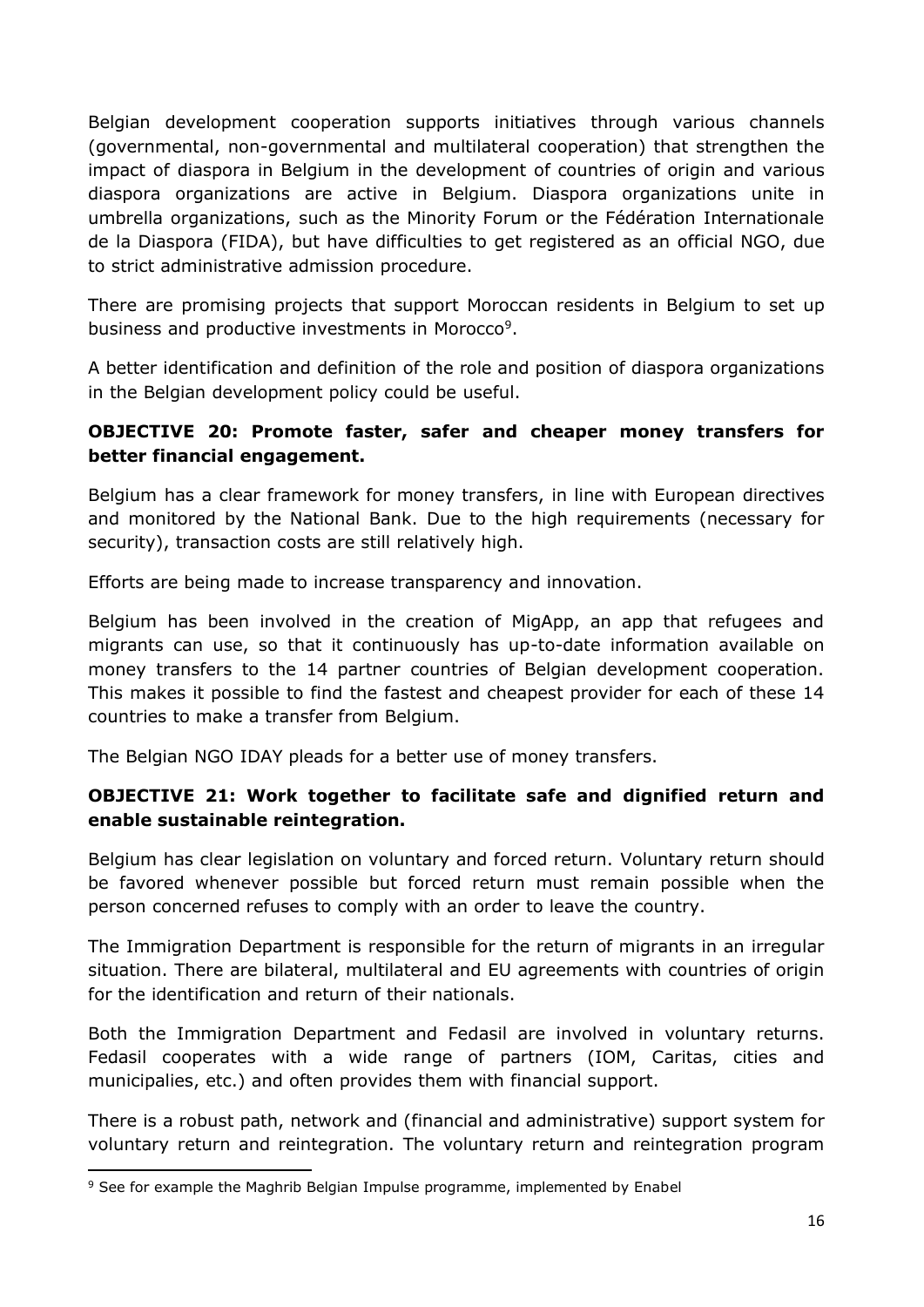is easily accessible for a broad target group. A great deal of importance is attached to voluntary return, informed choice, the reversibility of a decision, feasibility and accessibility, and support for vulnerable persons.

There are many support possibilities for specific target groups (women, children, people with medical issues...) and specific countries (Chechnya and Cameroun f.e.). Children are one of the target groups for whom a specific approach was developed. The main goal is to involve children in a positive way by the preparations of the voluntary return. The "child booklet" prepares children before departure and throughout their journey back. The booklet enables them to give way to their emotions and to talk to others about their return and it helps them to keep some memories of their temporary stay in Belgium. The project "My Future" aims at supporting unaccompanied minors with little prospect of staying on a legal basis. Through intensive vocational training (eg welder, assistant cook, kitchen worker…) the youngsters get a baggage for the future. The Fedasil team prepares them for the end of their stay in a reception facility and coaches them towards greater autonomy and future prospects in the country of origin.

A wide network of local stakeholders assures the information flow and the individual counselling in Belgium: cities, NOG's, social services for people in irregular situations, etc. There is a collaboration network with local authorities regarding voluntary return. The return support has an exemplary position in Europe. Fedasil is involved in several projects with other agencies or countries to disseminate its experience and knowledge. Fedasil also carries out projects in countries of origin to promote a sustainable reintegration.

In third countries, Enabel – the Belgian development agency – invests in designing comprehensive reintegration approaches in continuity with the return programs implemented by Fedasil, IOM and other stakeholders. Enabel develops a long-term reintegration approach based on reskilling and creating economic opportunities. Examples can be drawn from the PARERBA project in Senegal.

Forced return takes place according to a step-by-step plan in cooperation with the Federal Police and Immigration Department. For persons with special needs, the Immigration Office foresees reintegration support in the country of origin.

Carrying out the return of persons in an irregular situation remains a challenge: cooperation with certain countries is sometimes very difficult.

There is a need for a "whole-of-government" approach to the reintegration section.

### **OBJECTIVE 22: Develop mechanisms for the portability of social security rights and acquired benefits.**

With regard to social security, Belgium has concluded agreements with 25 different countries, either bilaterally or via an EU regulation. This regulates the scope of application of Belgian legislation and the social security legislation of the third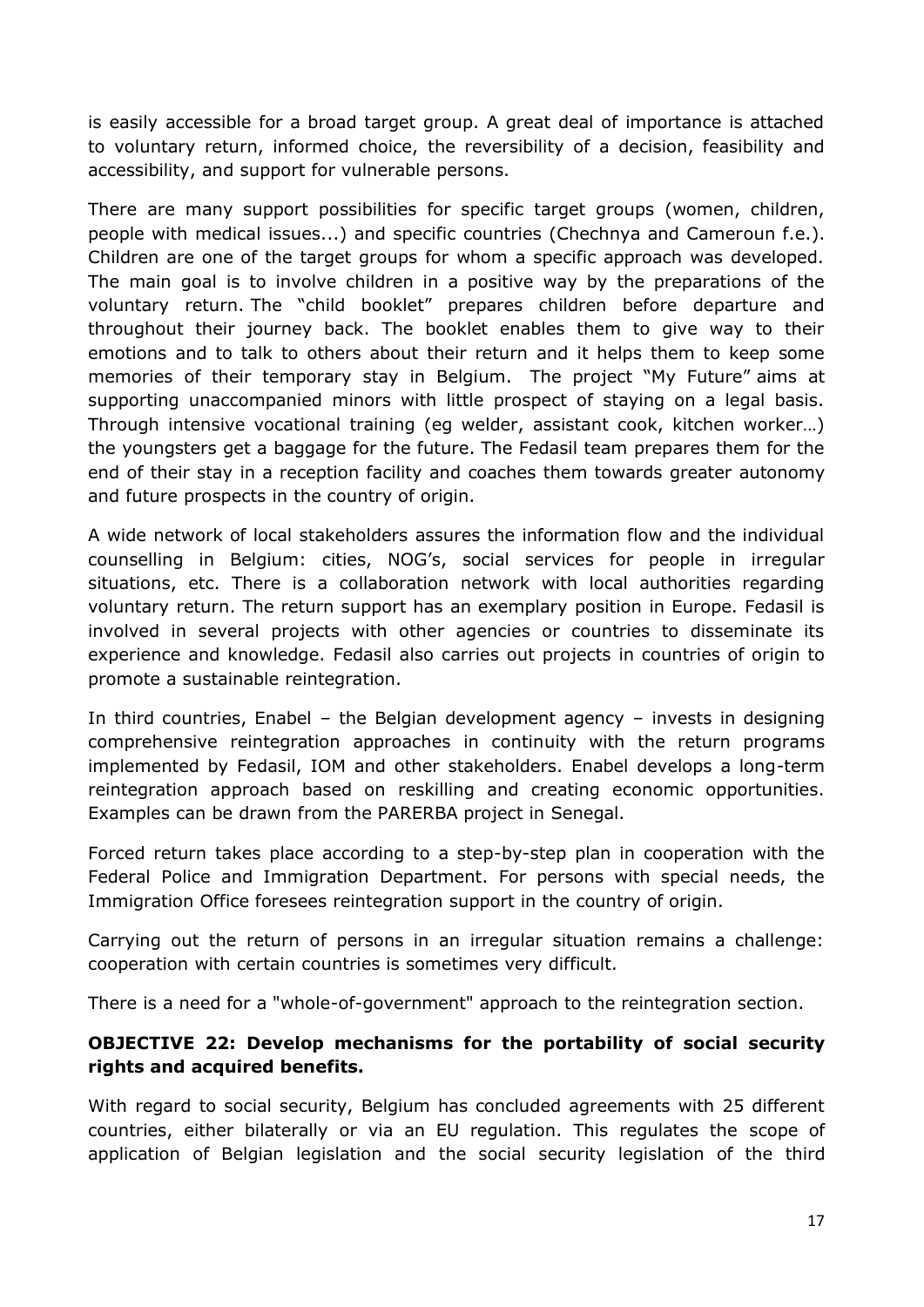country. The social security legislation applies to the country where the work is actually carried out.

Migrants with long term residence have equal rights and obligations compared to Belgians.

Persons in an irregular situation do not have a work permit can in principle not work. As a result, they are not entitled to social security.

Information for migrants has been assembled and is available on [the government](https://socialsecurity.be/CMS/en/coming_to_belgium/index.html)'s [website.](https://socialsecurity.be/CMS/en/coming_to_belgium/index.html)

#### **OBJECTIVE 23: Strengthen international cooperation and global partnerships for safe, orderly and regular migration.**

Belgium is a major donor of development aid to African countries. Many of them are in a fragile situation.

Belgium is very active on European and international platforms that promote the principles of the Global Compact on Migration.

Belgium participates in various global and regional migration dialogues (Rabat, Budapest, Prague and Khartoum Process) and platforms (Global Forum on Migration and Development, International Dialogue on Migration of IOM, …) .

Belgium is represented at numerous European consultative forums under supervision of the European Commission and formal political consultation process (High Level Working Group, SCIFA,…)

Belgium contributes to the implementation of the "Joint Valletta Action Plan", through the EUTF, since its launch in 2015.

Belgium focuses its actions on the least developed countries of Africa and tries to tackle the underlying root causes of migration.

The migration and development programs financed by Belgium are implemented by a variety of actors, including the Belgian development agency Enabel, BIO, international organizations such as IOM, the United Nations High Commissioner for Refugees (UNHCR), the United Nations Office on Drugs and Crime (UNODC), NGOs or civil society associations.

Belgium has numerous operational projects with European and other countries to exchange experience and knowledge and to provide support in migration management, to promote development opportunities of migration in countries of origin, transit and destination.

Belgium has concluded many Memoranda of Understanding with countries of origin on migration management.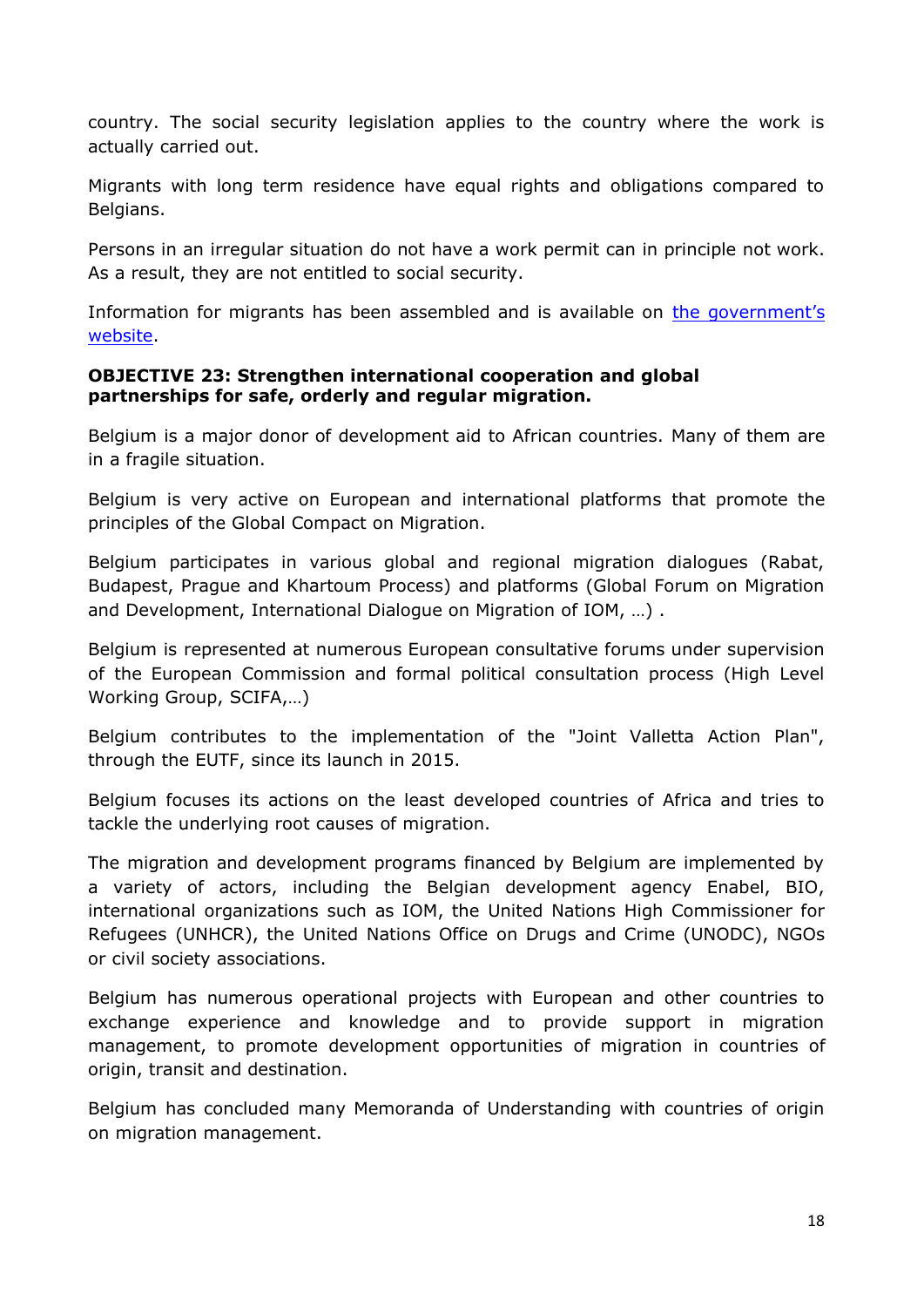Sustaining the impact of development cooperation and embedding it in a long-term perspective remains challenging.

## **4. Means of implementation and next steps**

As indicated above, competences with regard to migration are distributed between different levels of government and several public institutions, who all play their (autonomous) role. In 2008 Belgium had for the first time a federal Minister solely responsible for Migration and Asylum Policy. Since the end of 2011 there is a State Secretary for Migration and Asylum who is also in charge of Social Integration, and thus also responsible for the reception of asylum seekers. It proves the growing importance and the need for a more coordinated approach in migration and asylum issues. Still, coordination between different policy departments but also between policy levels (EU, federal level and regional authorities) could be reinforced and deepened, through both formal and informal coordination mechanisms<sup>10</sup>, to assure a "whole of government" approach.

Given the political environment in Belgium since the fall of the government in December 2018 and the subsequent ruling by a care-taker government after the elections of May 2019, a formal mechanism and Action Plan for the implementation and monitoring of the GCM could not be developed. This task will have to be taken up by the new government.

<sup>&</sup>lt;sup>10</sup> As an example, coordination mechanisms exist to define Belgium's foreign policy in the field of asylum and immigration at both European and multilateral level. This responsibility is shared by the FPS Foreign Affairs and the Immigration Office.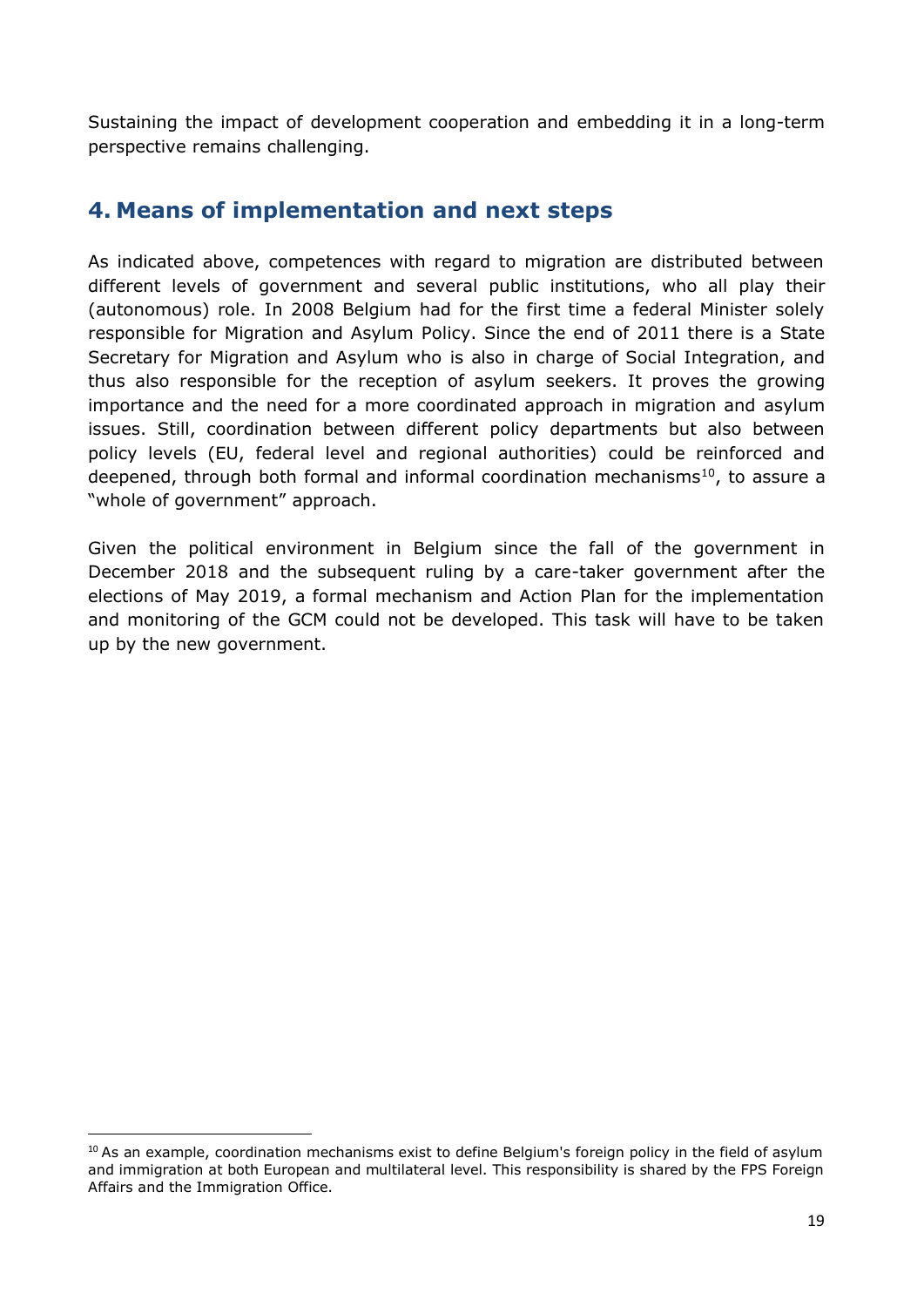**Addendum to the Belgian contribution of the Regional Review of the Global Compact for Orderly, Save and Regular Migration : Belgian response to COVID-19 pandemic** 

In this addendum we will discuss the implementation of Belgian measures in response to the COVID-19 crisis and in compliance with the Global Compact.

#### **1. Registration and hearings of applicants of international protection (Objective 3<sup>11</sup> and Objective 12<sup>12</sup>)**

As in most in countries, the COVID-19 pandemic lead to an abrupt halt of international movement and a standstill to migration mobility in a matter of days and put strong pressure on the reception and asylum procedures. The COVID-19 measures were very tangible in the asylum institutions, since registration and screening of the application of international protection is the first link in the asylum chain..

Due to the unprecedented character of this event, many procedures were not foreseen to address this crisis and a lot of effort went into finding a balance between setting up adequate health and prevention measures in protection of applicants and personnel while at the same time continue to provide services with respect of the measures in protection of personnel and applicants. This lead in the earliest stages to a closure of registration possibilities and reception for applicants of international protection in order to protect the applicants already in residence, as well as personnel in the asylum institutions.

#### a. Registration and reception

In the week following the lockdown, the Immigration Department no longer registered new asylum applications. Fedasil's Arrival Centre closed and no new persons were received. An exception was made for persons released from detention centers (with a right to reception) and vulnerable unaccompanied foreign minors (Objective 7; address and reduce vulnerabilities).

Registration of new asylum applications at the Immigration Department resumed in the beginning of April with an online form<sup>13</sup>. This system avoids queues in front of and within the registration center. An e-mail is sent to the applicant with a confirmation of the date and the time of the appointment. Dublin transfers were suspended in the first weeks.

#### b. Hearings

The Office of the Commissioner General for Refugees and Stateless Persons (CGRS) decided to suspend hearings the day of the lockdown in order to prevent the spread of the Coronavirus. Ongoing dossiers and dossiers for which no interview is required were still being dealt with and decisions were being taken. Applications for post-statutory certificates were also being dealt with. Personal interviews held through video conference with applicants in closed centers continued to take place.

The Council for Alien Law Litigation (CALL) temporarily adapted its functioning : regular hearings scheduled were postponed to a later date. Hearings relating to appeals in extreme urgency and accelerated procedures continued to be organized.

Royal Decrees also provided automatic extensions of the terms of the judicial process at Council of State to prevent legal issues due to the lockdown.

 $^{11}$  OBJECTIVE 3: Provide accurate and timely information at all stages of migration

<sup>&</sup>lt;sup>12</sup> OBJECTIVE 12: Strengthen certainty and predictability in migration procedures for appropriate screening, assessment and referral

<sup>13</sup> [https://arrivalcenterappointment.ibz.be](https://arrivalcenterappointment.ibz.be/)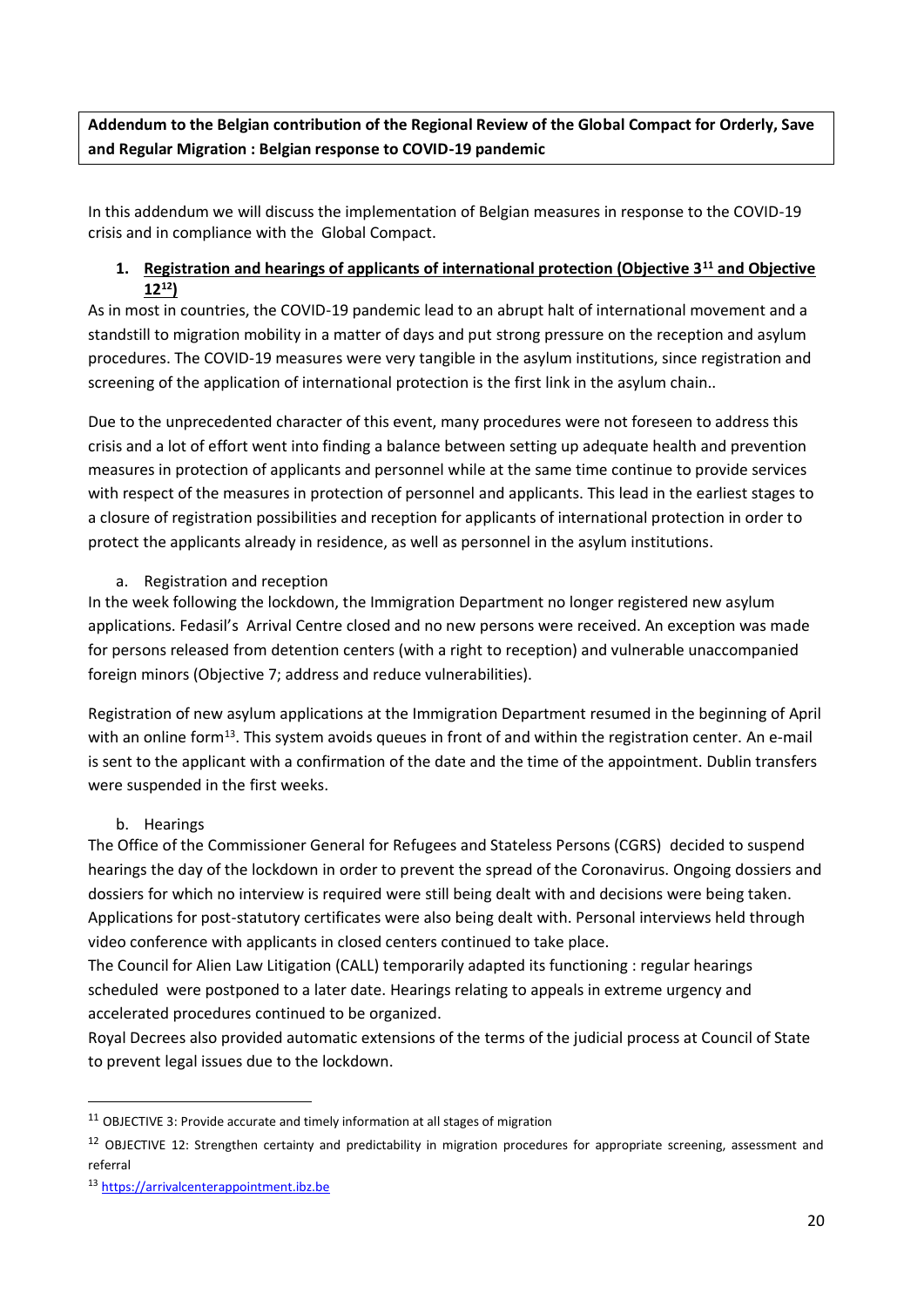The hearings of the Council of State were limited to what was deemed strictly necessary.

#### c. Current situation

Early May the asylum institutions prepared exit strategies and more flexible measures in order to restart registration services and physical asylum hearings, since the government allowed more flexible measures.

End of June the registration and hearings of unaccompanied minors at the Immigration Office in the context of an application for international protection resumed, with the necessary precautions.

From the 8 June the CGRS gradually resumed the physical interviewing with respect. CGRS and Fedasil set up a procedure for physical hearings at CGRS for the residents of the reception centers, where they deprioritize somevulnerable categories or people at risk in protection of applicants and CGRS personnel. Strict protective measures are in place (applicants summoned at different times, wearing protective masks, use of plexiglass screens).

CGRA's hearing appointments are sent to the reception centers, who communicate to CGRS if the resident is able to attend the hearing. The CGRS will start, in collaboration with Fedasil, a video conference project for the organization of the personal interview of a limited number of applicants. The objective of the project is to organize personal interviews via videoconference in the short term, parallel to the system of face-to-face interviews at the CGRS. Secondly, the project aims in the longer term, also post-COVID, a broadly developed structural framework for hearings to replace hearings at the CGRS. Neither objective is intended to replace hearings via video conference on a large scale at the CGRS. Hearing at the CGRS, with the physical presence of all actors (applicant, PO, interpreter and lawyer), remains preferred. Since September the hearings have resumed to a "normal" number of interviews.

All measures with an impact on the hearings or residency of applicants of international protection, are published online in several languages on the websites of the asylum institutions (Objective 3; provide accurate information).

#### **2. Reception of applicants of international protection (Objectives 7<sup>14</sup>, 3<sup>15</sup> and 15<sup>16</sup>)**

Taking into account the communal nature of the reception centers, FEDASIL has done a great effort to protect residents in order to prevent a possible spread of COVID-19 from the beginning of the pandemic. Collective reception centers usually have a capacity between 100-500 (some up to 800) people so an infection can quickly spread. Fedasil's occupancy rate was already quite high at the start of the pandemic, but in spite of the little flexible margins left, they managed to control the infection rate .

In March, Fedasil immediately took action to lower the occupancy rate in the centers in order to create more space and decrease the infection risk. On top of that, extra capacity had to be created to isolate residents with COVID-19 symptoms and separate them from residents without symptoms. This caused a greater need to open new centers.

Fedasil designed an isolation procedure for residents with symptoms: if a resident tests positive for COVID-19 or has symptoms of the disease, the medical service places this person in the medical wing or an isolation room provided for this purpose in the center. The sick person (and possibly his family) remains in isolation until his complete recovery.

Masks were provided for residents and personnel and it was recommended when impossible to respect the safety distances. Hygiene measures were strictly followed.

Fedasil also issued an instruction making it possible for residents to temporarily stay with relatives or friends, while receiving meal vouchers and receiving remote support from their social worker via phone.

<sup>14</sup> OBJECTIVE 7: Address and reduce vulnerabilities in migration

<sup>15</sup> OBJECTIVE 3: Provide accurate and timely information at all stages of migration

<sup>16</sup> OBJECTIVE 15: Provide access to basic services for migrants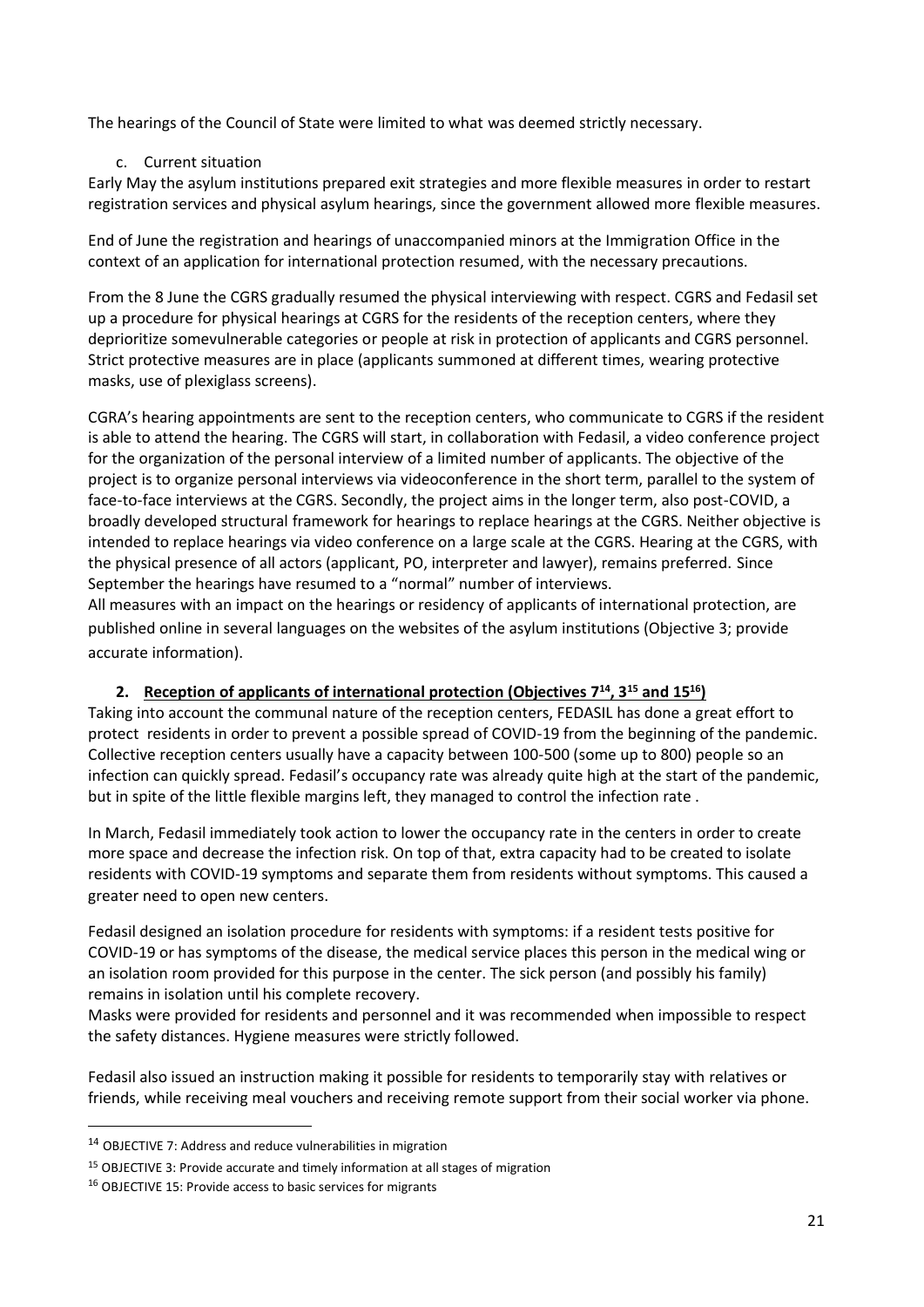Residents in the risk group of COVID-19 were relocated with their family members to individual housing or a specific collective center for people in the risk group (Objective 7; address and reduce vulnerabilities).

External visits to the centers were quickly prohibited. Activities and essential movements outside the centers were only authorized for families or accompanied by a limited number of friends (according to the governmental measures). Only lawyers, legal guardians, interpreters and other people deemed essential for the functioning of the centers were allowed. In the centers mutual contact was kept at a minimum and with the exception of information sessions about COVID-19 all collective activities were temporarily suspended: sports and leisure activities were prohibited, cafeterias were closed, … .

Fedasil provided material (computers, printouts, …) and educational support to the students who participated to distance learning (e-learning) although access to computers and Wi-Fi often posed practical problems (Objective 15; provide access to basic services). <sup>17</sup> Psychologic support at the reception centers was offered through video consultation with the residents' regular psychologist or psychiatrist (objective 7; reduce vulnerabilities).

On top of the isolation procedure, Fedasil's screening and testing procedure and capacity was crucial for the reception of new applicants of international protection: new applicants (in the beginning only exceptional cases) above 6 years were medically screened from the beginning of the pandemic (when testing was not yet available) and tested from beginning of April.

From 11th of May the government slowly scaled down the lock down. Despite the gradual decontainment, the movements of residents, both inside and outside the centers, remain limited as much as possible. Non-essential tours and activities were still canceled. Strict prevention and hygiene measures (for both staff and residents) remained in force.

The continuous changes in rules and measures made it necessary to publish a vademecum at Fedasil in order to communicate with the 80 collective centers and 480 municipalities in charge of the individual housing. The vademecum is updated on a weekly base and contains detailed medical, logistical and operational instructions, as well as recommendations on more sensitive topics, such as dealing with deceased patients, managing a center during Ramadan, dealing with the mental health of residents and personnel. Instructions were made in consultation with Sciensano and the Risk Management Group, the Belgian authorities in charge of the formulation on COVID-19 measures. The vademecum was also shared with local mayors and regional governors to be transparent on the COVID-19 management in the reception agency. A number of regional measures that were taken by the governors or mayors, additionally to the federal measures, made it necessary for Fedasil to design a color coded system where each reception center knew what measures had to be taken with respect to activities, external visits, organization of services, … depending on the numbers of people infected in the reception structure.

Residents at reception centers are constantly informed about the various measures, via multilingual posters and leaflets, but also via the info site (in 12 languages) [www.fedasilinfo.be](http://www.fedasilinfo.be/) which was adapted to the latest regulations (Objective 3: provide information<sup>18</sup>). Living in a community requires putting in place specific measures, often more complex than those that we apply at home. But the vast majority of asylum seekers have understood the importance of following the instructions.

Increasing testing capacity of new applicants by Fedasil's medical staff, as well as testing internal transfers between centers, was an important factor in the restart of the hearings in the CGRS, on top of the

<sup>17</sup> OBJECTIVE 15: Provide access to basic services for migrants.

<sup>18</sup> OBJECTIVE 3: Provide accurate and timely information at all stages of migration.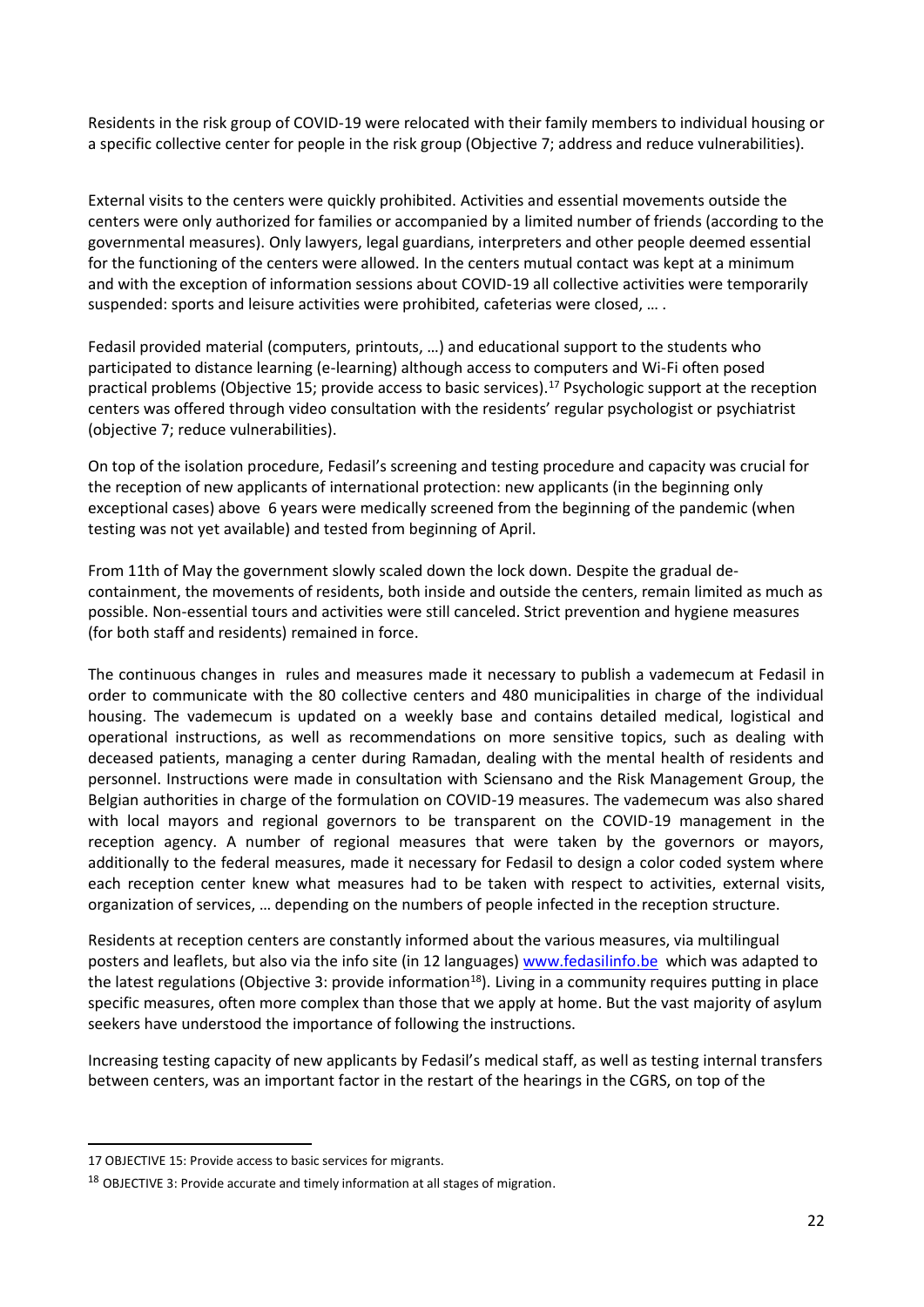prevention measures taken in order to prevent infection in the reception network coming from new applicants entering the network.

It is clear that, the medical situation in the 78 reception centers in the country remains under control. Medical monitoring and preventive measures have made it possible to reduce the number of infected people in the centers as much as possible.

Moreover the occupancy rate at the reception centers has stabilised since the hearings of the asylum institutions have resumed.

#### **3. Voluntary and forced return of migrants (Objective 21<sup>19</sup> and Objective 13<sup>20</sup>)**

From 16 March, most voluntary returns were suspended and Fedasil's return desks were closed as a result of national and international measures against the spread of the corona virus.

Although voluntary return numbers remain lower than before the COVID-pandemic, they are picking up gradually after the reopening of the return desks Mid- June.

At the end of August Belgium started executing international outgoing and incoming Dublin transfers. Prevention and testing measures for incoming transfers were put in place.

As for outgoing transfers executed to other MS, only persons who do not show any symptoms of COVID are to be transferred. In case of any doubt the transfer is cancelled. As of end of June transfers by air are possible again..

The number of forced returns dropped significantly. Detention and removal became difficult because of COVID-19 measures. As a result, about 300 foreigners – almost half of the detainees – were released from detention centers (excluding residents who have committed crimes). Lawyers were still allowed to visit residents at the detention centers (Objective 13; detention).

All measures were published on the Immigration Office's website.<sup>21</sup>

#### **4. Resettlement (objective 5<sup>22</sup>)**

The resettlement program was already on hold since July 2019 due to capacity issues in the reception network. However the programme restarted end of September and arrivals followed in October and will follow in November. A pilot project on community sponsorship was launched at the end of October. Fedasil, together with all the involved partners, nationally and internationally are preparing the arrival in order to prevent infections..

In august 2020, 18 unaccompanied minors were relocated from Greece to Belgium

#### **5. Undocumented migrants (Objective 7<sup>23</sup> and Objective 15<sup>24</sup>)**

Undocumented migrants were able to access COVID-19 related emergency health services free of charge due to the existing national scheme (Aide Medical Urgent/Dringende Medische Hulpverlening) to allow undocumented people to access a wide range of preventative and curative health services.

<sup>&</sup>lt;sup>19</sup> OBJECTIVE 21: Work together to facilitate safe and dignified return and enable sustainable reintegration.

<sup>&</sup>lt;sup>20</sup> OBJECTIVE 13: Use immigration detention only as a measure of last resort and work towards alternatives.

<sup>&</sup>lt;sup>22</sup> OBJECTIVE 5: Enhance availability and flexibility of pathways for regular migration

<sup>&</sup>lt;sup>23</sup> OBJECTIVE 7: Address and reduce vulnerabilities in migration

<sup>24</sup> OBJECTIVE 15: Provide access to basic services for migrants.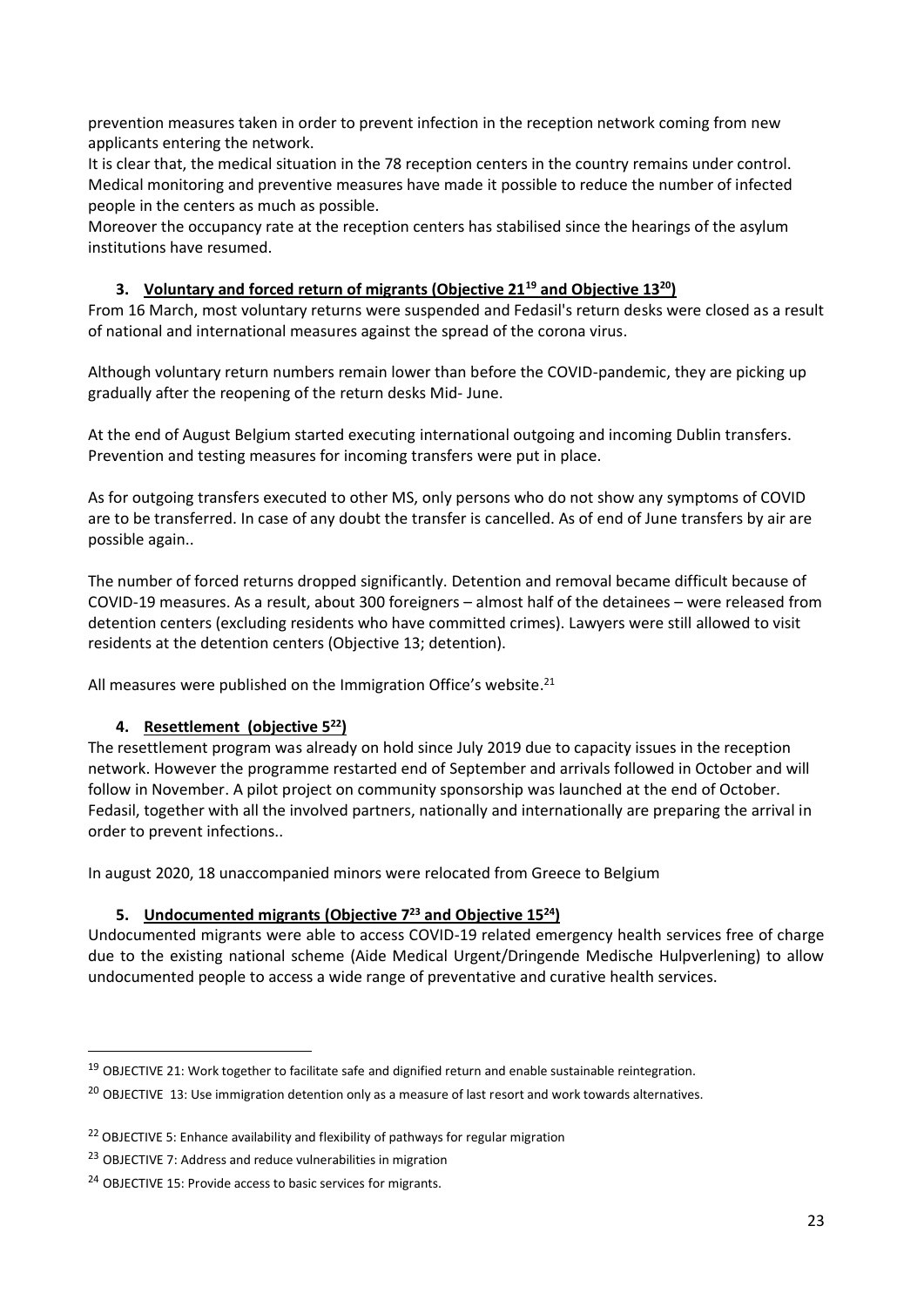A COVID-19 screening campaign was carried out a in community centers for homeless people, coordinated by the community health authorities in charge. The costs of testing were covered by the federal authorities.

The federal winter shelter for homeless people was extended in all major Belgian cities, additional shelters were created until the end of July and budgets were increased for actions of organizations and institutions in favor of the homeless and migrants.

Police interceptions dropped significantly, mostly due to a changed prioritization of the police services.

#### 6. **Work (Objective 6 25)**

With respect to work and work permits, a number of practical and administrative measures have been taken to overcome problems related to the corona measures. Provision has been made for the temporary extension of work permits (Objective 12; strengthen predictability). Applications by e-mail instead of by post are encouraged to ensure rapid processing of applications. The deadline for submitting the required documents is extended (because corona makes it more difficult to obtain these documents) (Objective 12; strengthen predictability). The requirement for certain documents is temporarily waived). For third country nationals who, due to coronation measures, cannot leave the territory the possibility is provided to apply for a temporary extension of residence (federal competence) as well as an extension of the admission to work (regional competence) (Objective 15: access to basic services; Objective 7: reduce vulnerabilities; Objective 4; ensure adequate documentation).

The Federal Public Service Employment ,Labor and Social Dialogue has worked on the development and communication and translation of a guide with the aim of preventing the spread of the coronavirus in the workplace. The materials have been translated into up to 17 languages in order to make them accessible to the various migrant workers in our country (Objective 3; provide accurate information).<sup>26</sup>

For employers who regularly call on migrant workers, a webpage with preventive information and reminders of their specific obligations was developed (Objective 3; provide accurate information,). <sup>27</sup>

The corona crisis caused an imminent shortage of personnel in agriculture and horticulture because there were too few seasonal workers available and the demand for work was rising. As a result, employers were faced with sudden vacancies that are difficult to fill. In this context, a temporary royal decree was issued that allowed several measures in order to employ seasonal workers who are already in our country for longer: the days authorized for workers with seasonal status in agriculture and horticulture sectors were doubled (130 days instead of 65 days). For the specific sub-sector of fruit growing, this doubled to 200 days instead of 100 days.

The royal decree also provided measures for agricultural and horticultural businesses to employ more easily workers who have previously worked in the sector. In practice this meant the abolition of the 180 day rule limitation to the company level, instead of the sectoral level which previously prevented the seasonal worker to working in the agricultural or horticultural sector during if he had been working in the same sector in the past 180 days.

<sup>26</sup> <https://emploi.belgique.be/fr/actualites/coronavirus-materiel-de-sensibilisation-sur-le-lieu-de-travail-en-17-langues>

<sup>&</sup>lt;sup>25</sup> OBJECTIVE 6: Facilitate fair and ethical recruitment and safeguard conditions that ensure decent work

<sup>27</sup> <https://emploi.belgique.be/fr/actualites/travailler-avec-des-travailleurs-salaries-ou-independants-de-letranger>